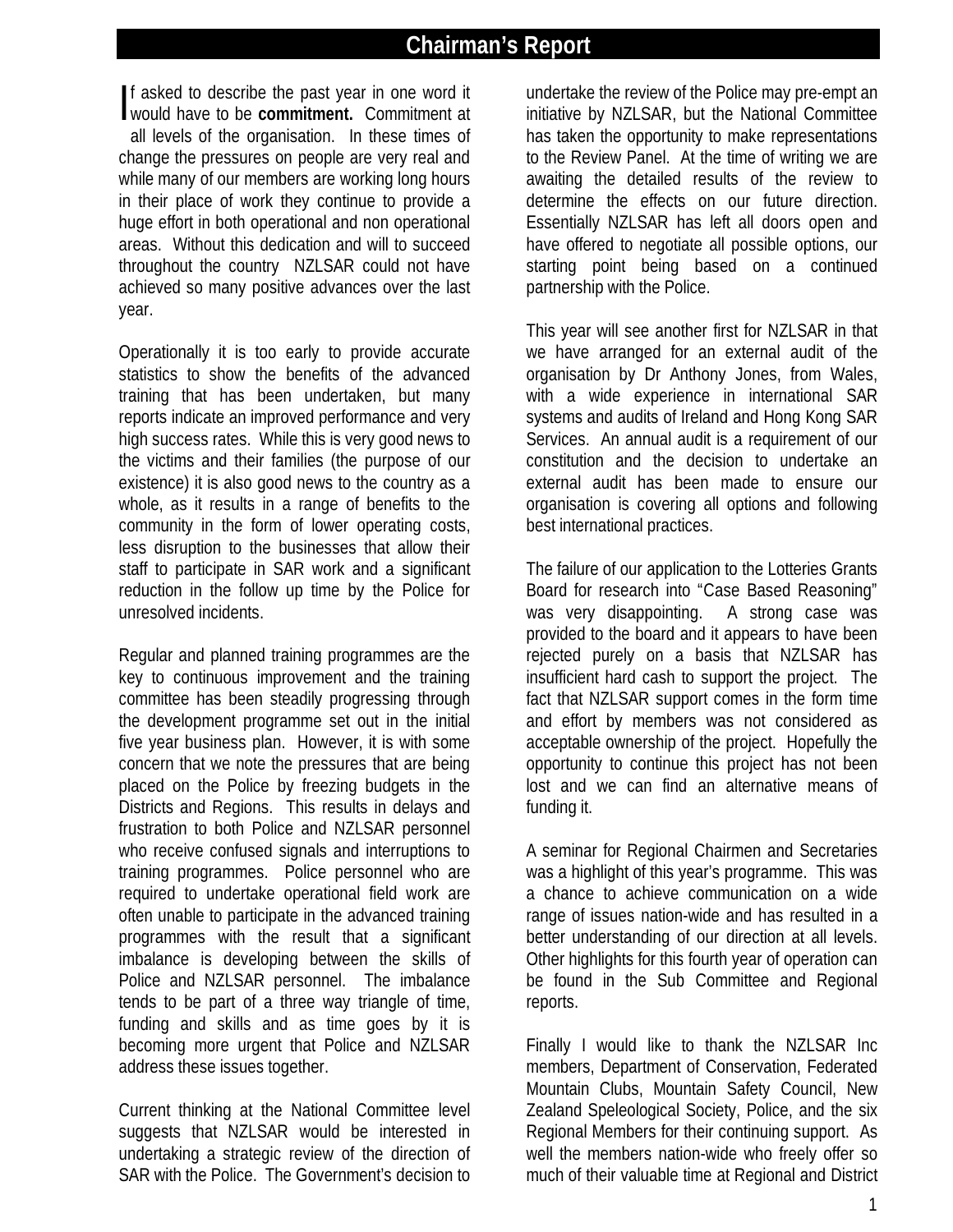levels, John Tristram our National Field Officer and the members of the National Committee who continue to provide an incredible level of commitment and support to NZLSAR.

**Graham Thorp** Chairman. NZLSAR

# **National Field Officer's Report**

his last year started off with memorable This last year started off with memorable<br>
exposure to SAR organisations in two other countries. While in England last year I was able to take advantage of an introduction by Ross Gordon and travel across to Wales to spend a few days with Dr Anthony Jones. Based at the University in Bangor, North Wales, Anthony has an outstanding CV in actual mountain rescue as well as a great deal of SAR management experience. We did a lot of talking, exchanged a number of papers, indulged in a bit of socialising with other members of the Ogwen Valley Mountain Rescue Organisation and even went for a few walks in their "mist shrouded hills and valleys".

The second place to visit was Hong Kong where I met the Civil Aid Service Mountain Rescue Unit, which was both entirely different and yet the same. From Wales with its seemingly empty places to Hong Kong, a bustling city of seven million residents, high temperatures and humidity, the words Mountain Rescue Unit seemed almost an oxymoron. In meeting Mr FUNG Kwok-him the Deputy Commissioner (Operations) and Chief Staff Officer, Mr Edward AU Senior Operations and Training Officer and a number of the CAS and MRU senior officers, the same dedication to searching for people lost or rescuing those in need, was as apparent as it was in Wales or in this country.

I found both visits rewarding, not just for meeting the people, but also for the thoughts and ideas that I was able to bring away.

The circulation of NZLSAR News continues to concern me. As mentioned last year, it seems the circulation may be excessively limited and not all SAR participants are able to get a copy to read. On one hand, at a recent Regional seminar with nearly 70 people present, most put up their hands when asked who had ready access to it. On the other hand, I was dealing with a District elsewhere who quite genuinely were struggling to get it to all their members.

Shortly after sending out an edition of the News I take a look at the material I have for the next one. Previously it used to have me rather worried looking at the empty pages, but I am gaining confidence in my ability to fill them within the next two month cycle. It is by attending a wide range of SAR activities - from Regional Seminars and Meetings, Workshops, District functions and SAREX's that I am able to get occasional articles. Sometimes it may be a snippet or an aside that is all I hear. But I am often able to sidle up to the person afterwards and with a minimum of arm bending, am able to elicit many a literary gem. Also by reading lots of papers, I am occasionally able to find material. However the bottom line is that it is your newsletter, it reflects the contributions of the SAR participants and I thank all who have contributed. Wordsworth's or Shakespeare's we may not be, but what you have written seems popular and in demand. So please either jot out another article, or try a new experience and put pen to paper and have your name mentioned in the NZLSAR News.

In administration this year I have been able to make considerable use of the email facility. While the Chairman does not have this I was able to keep up a brisk correspondence with Roscoe Tait in the final drafting of the papers submitted to the Police for our grant application. Similarly for the Police Review. I think I only needed to fax two people the various papers that we were generating. This made the final "sit down, go through it all and finalise our submission" session that Graham Thorp, Ross Berry and I had in Napier, all the more constructive. There have been a number of papers and letters that in drafting I felt I was close to the edge of my expertise and have been able to email others for confirmation of my comments.

Office administration and answering queries continues to take a good slice of my day. I make an evening visit once a week to Phil Rundle to discuss the finances, deliver invoices, bank statements or IRD papers and pick up cheques for delivery to the other signatory. When the Training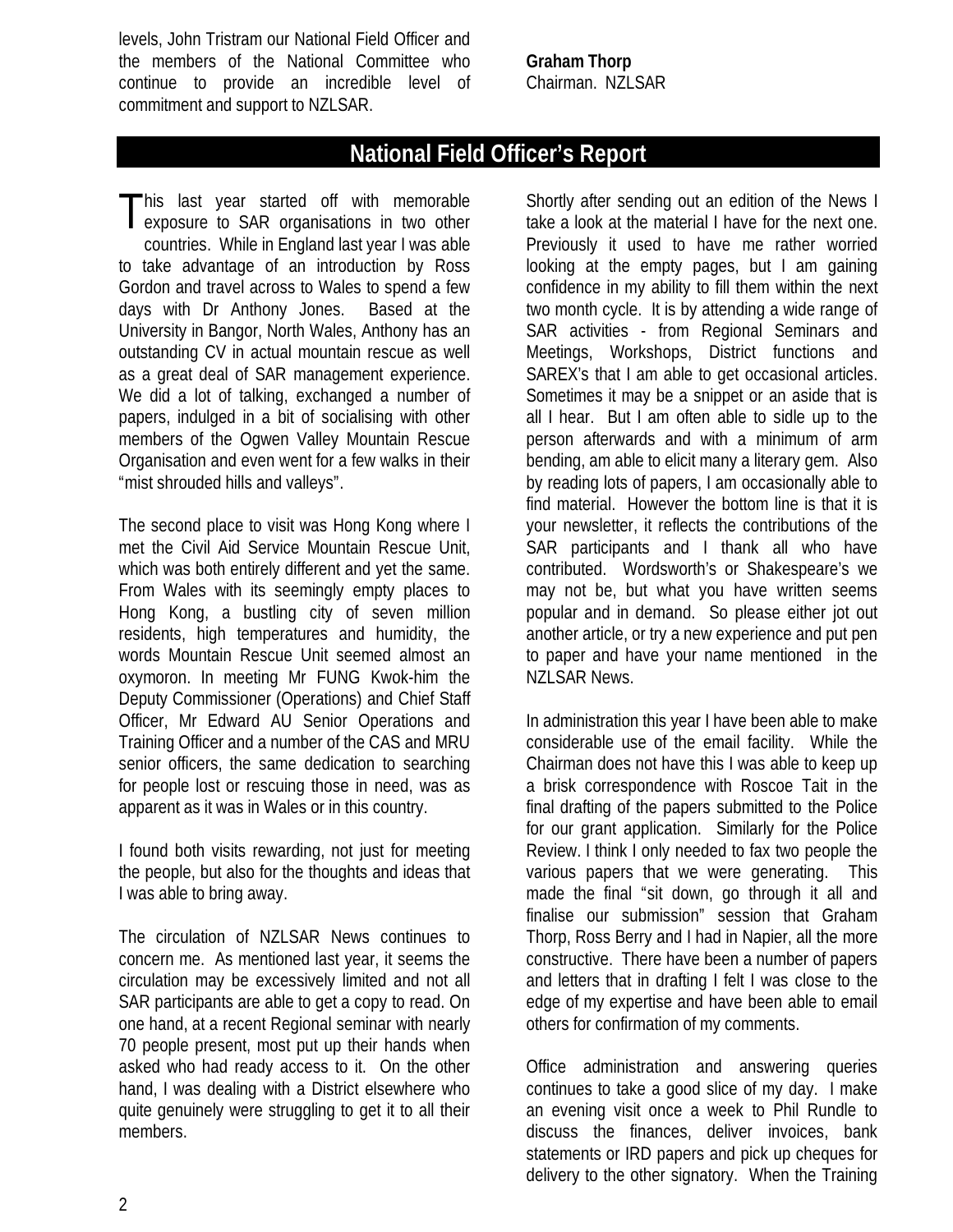Subcommittee is holding Workshops, I spend at least a couple of days work for each in the preparation of the folders. Although a simple task, the Adviser's folder now has nearly 40 separate items, some nearly 15 pages long, so any distraction has a chance of causing a mistake. With the requirement to make 60 folders for a Field Controllers Workshop weekend, I need to mange my time with care, and yet I still think I may have missed replying to some enquires as properly as I could. All demands on such blocks of my time need to have a maximum lead time, which has been observed by both the Training and Specialist Subcommittees.

The Advisers Standards Workshops, one held in May and the other to be held in August have been an interesting exercise. With about 30 Adviser non-attendees in each Island and the concern that they could be the hard core who felt they "didn't need this sort of modern stuff" I felt determined to get as high an attendance as possible. With an advertising strategy in mind, I firstly put an article in the News several months before the events, setting out the broad details. Then four months before the weekend I sent a letter to each non-attendee and a similar letter to the respective Police SAR Coordinators asking they encourage their Advisers to attend. About six weeks to go and I made a personal phone call to each of the target group. With a surprising number not available during the day I took the list home and spent a couple of evenings ring around. I was intrigued with the number of phone calls made to the Northern Advisers so kept a bit of a running list for the Southern people. Over 80 phone calls, but with the fewer number down south it was less than the calls made for the Northern people. While we still have the South Island Workshop to hold (and numbers are fluctuating a little) by the end of that weekend I estimate Roscoe and Barry will have introduced the Advisers Standards to 278 persons. That will leave 18 North and perhaps 12 South Island Advisers who have not yet attended. With a goal of all Advisers attending the Workshop, I feel the effort of contacting these people personally, extolling the virtues of the Standards and also exchanging pleasantries from "what's the grass growth like down your way" to "how is the University lecturing going", a most worthwhile exercise even if we still have a few to "run through the race".

Finally a few words of thanks. To all the Committee members who are always available to talk to me over some problem. Specifically Graham Thorp who is a really good boss, and Phil Rundle whose wise counsel helps overcomes my lack of financial knowledge. Superintendent Neville Matthews, John Meads and Chris Wilding all of Operations Support, many thanks for the material assistance and your guidance on the problems my task sometimes throws up. A grateful thanks also to all the people around the country who have prepared venues, billeted me or other members of the Committee, taken me on their SAREX's or just shared a long drive through the night. And finally on behalf of all those who have been or may become lost or injured, my sincere thanks to those who take part in that most humanitarian of activities - search and rescue.

## **John P Tristram**

National Field Officer. NZLSAR

## **Police Report**

Firstly, and on behalf of the Commissioner of<br>Police, I would like to thank all of the volunteers **Police, I would like to thank all of the volunteers** who have been involved in search and rescue this year. There is no doubt that without the on going assistance and commitment of volunteers who unselfishly give their time for the benefit of others, search and rescue would simply not function in the effective manner it does.

I would also like to thank the executive and representatives of NZ Land SAR for making the whole organisation work. John Tristram has continued to be an extremely effective and efficient

interface between NZ Land SAR and Police. The Operations Support Group at Police National Headquarters has been pleased to continue to support John with office space and some administrative assistance.

You will no doubt be aware that Police are currently undergoing a review of services, and that one recommendation is the possible out sourcing of search and rescue. At the time of writing this report, that is only a recommendation in a draft report. Many replies have been received by the reviewer regarding this suggestion and while I have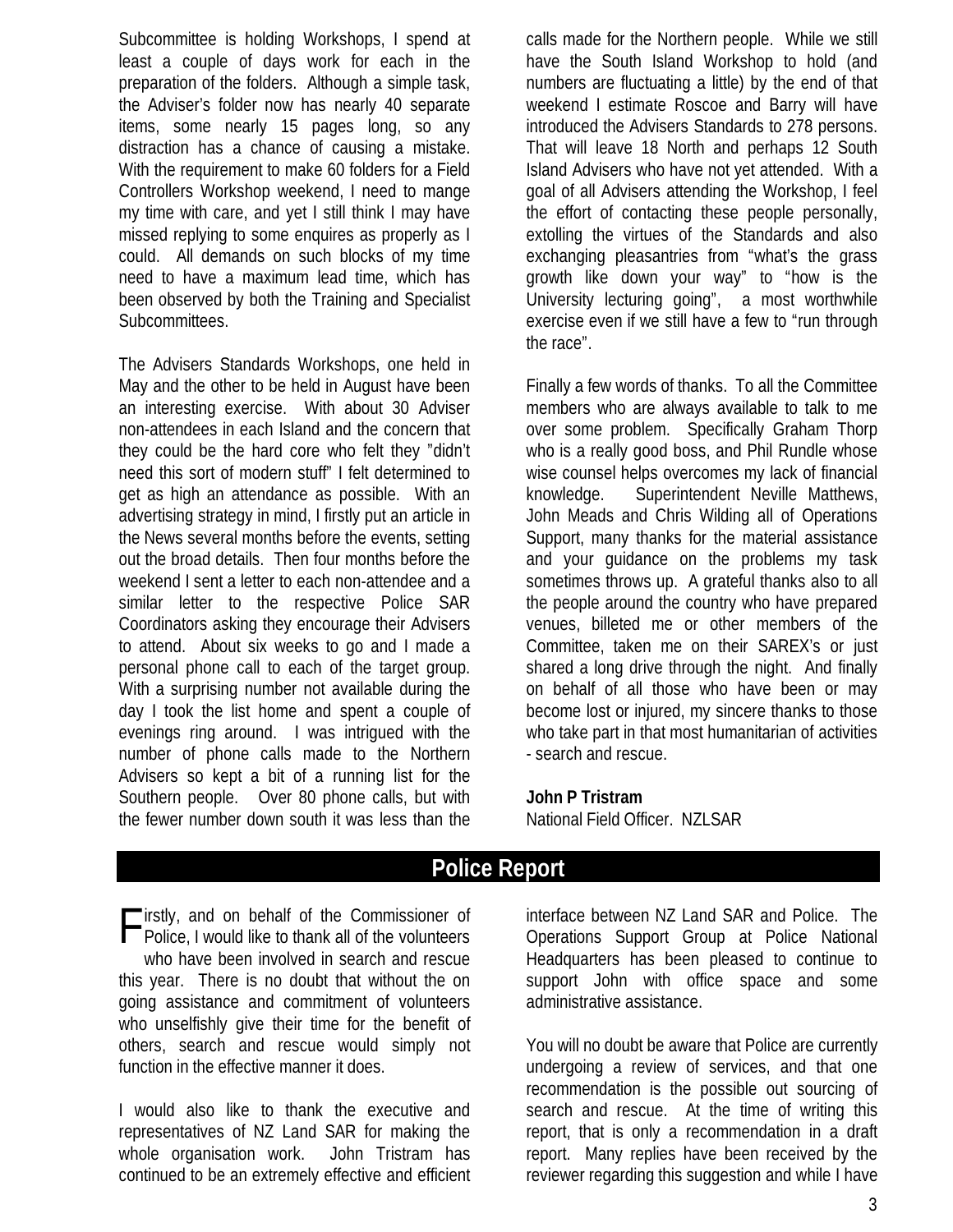not been privy to many of them, it is clear that the debate is a lively one with views on both sides. The Commissioner and the review team will consider the replies and make recommendations to Government. Government will then decide on the approach to be taken and Police will implement that decision.

Whatever the result, there will clearly be the need for close consultation with all organisations involved in search and rescue. My own view is that the time is right for an even closer relationship, and

egion One has been fairly quite during the past Region One has been fairly quite during the past<br>Ryear. There have been few operations and the main emphasis has been on training, especially the development of new skills. In some of the smaller areas the numbers of SAR personnel has decreased, especially in Warkworth. However in the Far North group there has been an increase in numbers and the group has been doing significantly more training. The FIRST group (Fast Initial Response Search Team) in Auckland is operating well and some members have been assisting with the training on the SAR Skills weekends.

Of the nine Advisers in Region One, only one has still to attend an Advisers Standards Workshop. Also, two SAR Sergeants have not attended an Advisers Standards Workshop.

#### **Regional Committee**

The Chairman of the Regional Committee, Inspector Graham Murphy, resigned at the beginning of the year, as he had taken up another position within the Police. The new SAR Inspector, Brent England, joined the committee and John Walsh was elected Chairman. Roscoe Tait was reelected as Secretary/Treasurer and as Regional Representative for a further three years.

#### **Training**

The emphasis this year has been on training, especially in the teaching of new skills to existing members. The following training was undertaken during the year:

#### • **Regional Training**

The first pilot Field Controller Standards Workshop was held in Auckland for all Advisers and SAR members at Field Controller level. A Regional more equal sharing of responsibilities between NZ Land SAR and Police, both operational and training. The scope of this will need to be debated but I am sure the end result will see both organisations benefiting.

#### **Neville Matthews Superintendent** Manager: Operations Support Group Police National HQ.

## **Region One Report**

Managing Search Operations course was held at the end of August in Auckland. All Advisers and people at Field Controller level and SAR Sergeants in Region One were invited to attend. An invitation was also extended to those people in the northern part of Region Two to send people as well. A total of 16 people attended including two SAR Sergeants and two people from Region Two. The applicability of the course was demonstrated as there was a callout on the Sunday afternoon and Ross Gordon used this as a good practical application of the methods he was teaching.

#### • **Auckland Land SAR**

Two Track and Clue Awareness courses were held, one each in September and October. A SAR Skills weekend for new members was held in March for people interested in participating in SAR. A second course is planned for October. The annual SAREX was held at the beginning of May in the Hunua Ranges. This year the emphasis was on using TCA skills as well as navigational skills. The FIRST Group continue to hold regular meetings and training sessions.

## • **Warkworth SAR**

Warkworth SAR group participated in the combined marine and land SAREX organised by the Far North SAR group in November at Opononi. Members of the Warkworth SAR group have also attended the Auckland SAREX as well as the TCA courses and SAR skills weekend held in Auckland. Regular combined monthly meetings and training sessions are held. A SAREX is planned for late October at Tawharanui.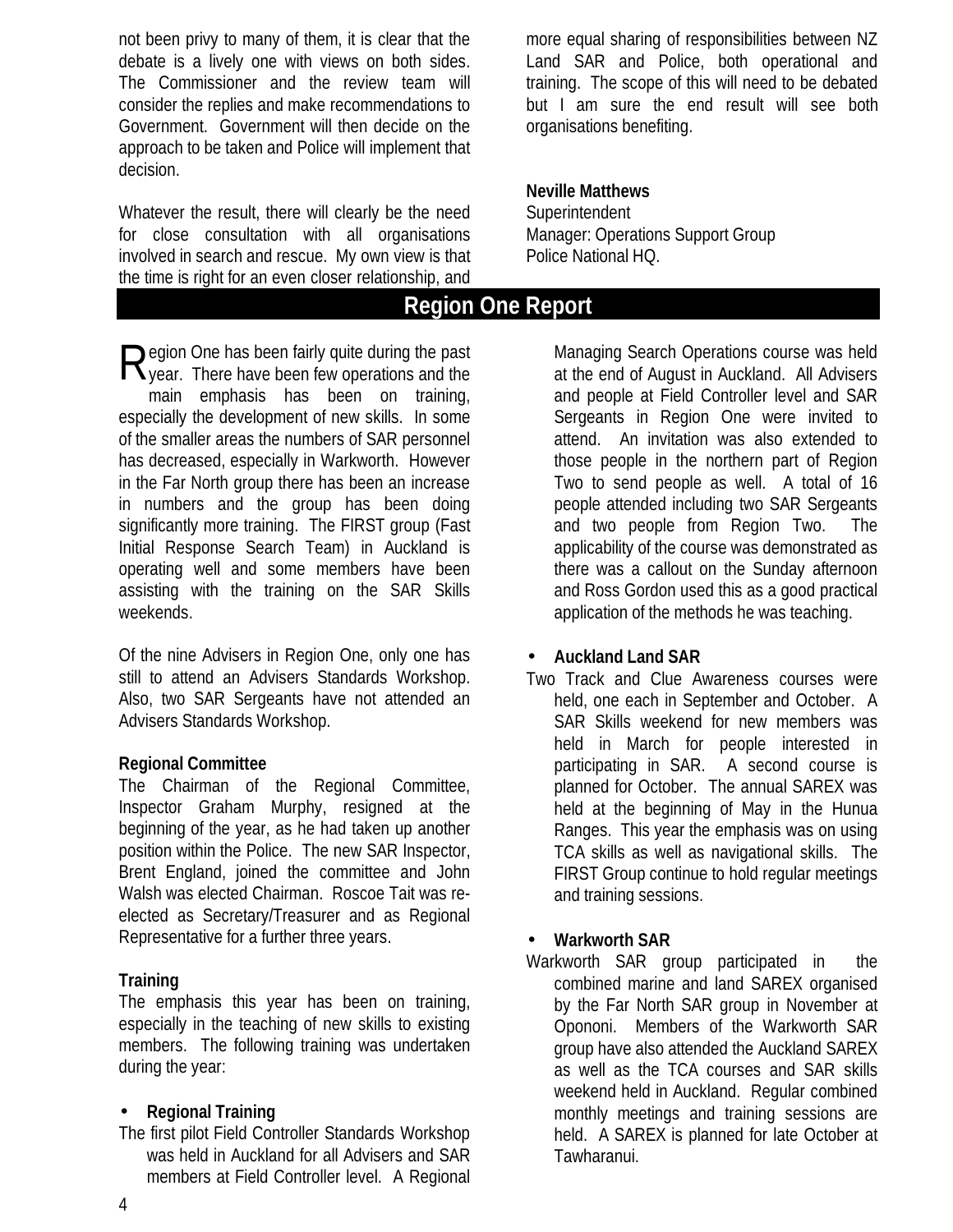### • **Whangarei SAR**

One Track and Clue Awareness Course was held in September at Waipoua Forest. The Caving and Cliff Rescue section of the Whangarei SAR group are now running more regular training exercises.

## • **Far North**

A combined Marine and Land SAREX was held at Opononi in November. Saturday was spent reviewing skills (sound sweeps, TCA, etc.) which were put into practice on the Sunday. The far North group are now organising and participating in regular training sessions.

## **Operations**

## • **Auckland SAR**

- There have only a handful of operations in the Auckland area during the past year. However, several of the operations were of an unusual nature:
	- An autistic asthmatic who did not self medicate went missing from a camp in the Waitakere Ranges. Auckland Land SAR was not informed until he had been missing for some 6 hours. A small team went out that night mainly to gather information and develop a lost person profile. On discovering a very good boot print of the missing person they were able to track his prints throughout the night. This resulted in two areas of high probability being identified and he was found up a side stream in one of these areas, after a pattern search at about 10 am the next morning. This search very aptly demonstrated the benefits of the TCA training that had been done a couple of weeks earlier.
	- Two ladies were reported overdue in the Hunua Ranges. They spent a cold night in the bush and were found early the next day by a reconnaissance search team.
	- An English immigrant went missing at the Waitakere Dam in August. Auckland Land SAR was informed on the Sunday afternoon and after some initial investigation it was discovered

that he had been missing since midday on Saturday. The area that he went missing in is a heavily used "tourist area" and consequently we were not able to use our TCA skills. A reconnaissance search was done on the Sunday afternoon. A more through patterned search of the area on Monday resulted in finding him well off track in extremely dense bush on Monday morning.

- A 34 year old schizophrenic man went missing from his caregiver's house in the Waitakere Ranges on a Friday evening and SAR were informed late the following Tuesday evening, after he had been missing for over four days! A full physical description and person profile were obtained by interviewing the caregiver over several hours. A search was commenced at first light on Wednesday morning. At mid-morning a search team travelling to investigate a possible sighting saw the missing person who immediately ran away from them. However, he was "captured" in the ensuring chase (after the team had jumped a deer fence).
- A pack was found floating in a swollen stream in the Waitakere's by a member of the FIRST group on a daytrip. There was a concern that the owner could have been swept down stream and be either injured or drowned. A detailed examination of the contents of the pack revealed a number of clues and, subsequent investigations by Advisers and Police resulted in locating the owner later the same evening who was safe and well. He had lost the pack when he slipped into the flooded stream a couple of weeks earlier.
- There was a callout for a 43 year old paranoid schizophrenic who disappeared while on a walk with his caregiver the Weiti Forest near Silverdale. Auckland SAR were informed at around midnight after Police and staff from the home had spent several hours looking for him. A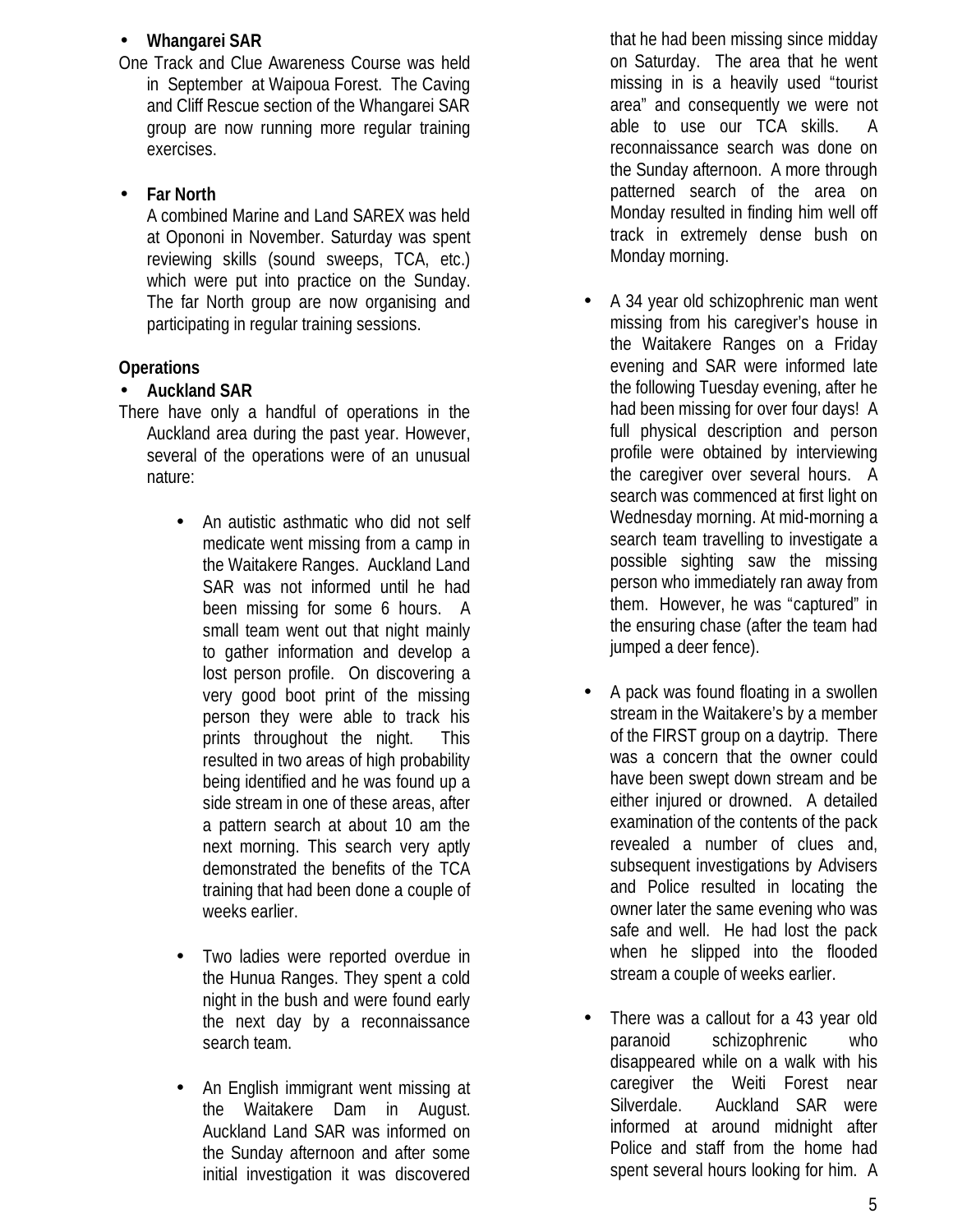person profile was developed and the FIRST group was organised to go in at first light. However, he walked out as the search teams were being assembled that morning.

### • **Warkworth SAR**

It has been a very quiet year for operations:

- A coastal search for a Japanese snorkeller who drowned at Goat Island.
- A call out for a grandmother and grandson who were overdue in the Dome Valley. However, they walked out before they SAR group was deployed

### • **Whangarei SAR**

There have been relatively few operations this year, all of a minor nature:

- A search for a mountain biker in a local forest at Whangarei.
- A caver who was stuck in Waipu Cave managed to extract himself before the rescue team arrived.
- A cliff rescue callout at Pataua.

## • **Far North SAR**

Most of the operations were of a short duration:

- An overdue hunter at Kawakawa walked out as the SAR group was being assembled.
- Two callouts for tourists who were overdue at Whirinaki at Christmas.
- Called to look for a suicide victim in bush on his farm at Kaitaia.
- A psychiatric patient who went missing at Waiomio.
- The 3 year old child who went missing in a rural area consisting mainly of swamp near Kaitaia.

## **Acknowledgments**

I would like to take this opportunity to thank all the volunteers for giving their time so freely, not only for the operations, but more importantly the time and effort they have put in to training and the learning of new skills.

### **Roscoe Tait**

Region One Representative. NZLSAR

# **Region Two Report**

The year of 1997-98 has been quite a busy time The year of 1997-98 has been quite a busy time<br>for Region Two. The Region has seen more training activity in 1997-98 than in previous years with more funds available to work with. SAREX's have been held by Rotorua in September, Gisborne, Tauranga and Thames all in October, Waikato in February and finally Wairoa in June. The Rotorua SAREX, as a trial, made use of a voice activated tape recorder in message handling, while Wairoa trialed all messages being recorded on a laptop.

EML courses from Ross Gordon have been held with the popular Track and Clue Awareness Course being run for Tauranga, Rotorua/Taupo, Waitomo and Whakatane. A Managing Search Operations course was held as a Regional event at Rotorua. Further EML courses to be held before the NZLSAR AGM will be TCA Courses by both Taupo and Thames.

Other training has taken place with some areas taking advantage of the full weekend Mountain Safety First Aid Course.

Intended EML Courses for the 1998-99 are as follows, providing funding is forthcoming.

| <b>Adv TCA</b>         | Whakatane | October 98  |
|------------------------|-----------|-------------|
| <b>MSO</b>             | Rotorua   | Aug/Sep 98  |
| $\overline{\text{SM}}$ | Rotorua   | November 98 |
| <b>Adv TCA</b>         | Hamilton  | February 99 |

Two one day Field Controllers Standards workshops are scheduled for Region Two later this year. One at Hamilton on Saturday 8 August and one at Rotorua on Sunday 9 August.

This year has seen the retirement of Region Two Chairman, Senior Sergeant Gordon Glossop, from the New Zealand Police and his resignation from the Regional Committee at the Region Two meeting held at Rotorua on 7 March 1998.

The NZLSAR Field Guide has proved very popular with close to 700 being distributed so far and still more required.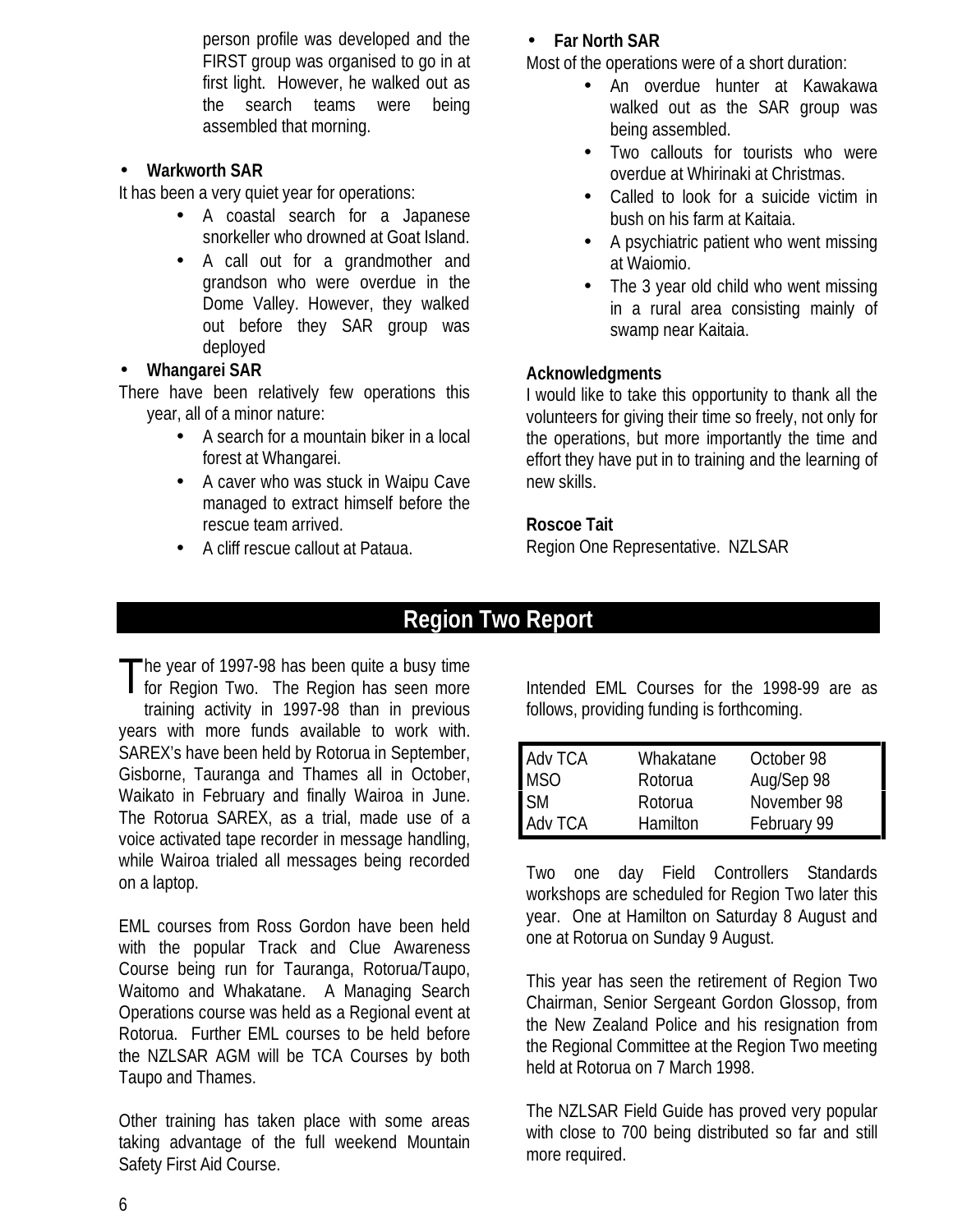On 4 July 1998, a one day meeting for the Region's senior SAR personnel was held in Rotorua with over 60 attending and with just about all areas being represented. NZLSAR National Field Officer John Tristram also attended. Exchanges of ideas on training systems and search procedures or methods were well received. This meeting was considered a worthwhile success and if repeated, may well be extended to a two day affair.

Police Review. There is a decided interest amongst volunteers in Region Two in the outcome of the Police Review regarding the fate of search and rescue in New Zealand. Considerable frustration has been expressed concerning the lack of information about the Review Committee findings to reduce Police involvement at local levels and to "outsource" the services. There is considerable apprehension that this action would not be workable and would be detrimental to SAR.

#### **John Cassidy**

Region Two Representative. NZLSAR

## **Region Three Report**

E arly in the year we lost the services of our<br>
Chairman Derick Matthews (due to ill health) Chairman Derick Matthews (due to ill health) and this tended to leave a bit of a vacuum while we re-organised workloads and the direction of the committee. Derick had provided sterling service to SAR and it was pleasing to have him return, to a later meeting looking very much better and receive an NZLSAR Award for his services to SAR. Well done Derick. We hope to see you back on the job again before too long.

An NZLSAR award has also been presented to Alan Berry another SAR identity from Havelock North. Alan has been working in SAR circles since the late 1950's and was the driving force in the Hawkes Bay area between 1963 and 1977. Alan is still active in SAR and provides support in a number of ways to both the Hawkes Bay District and the Region 3 Executive Committee.

As a result of the re-organisation, Stewart Davies of Palmerston North has stepped into the Chairman's position and we now have a full compliment of representatives from each of the Districts.

On the operational front Taranaki has continued to lead the way with a regular supply of customers wanting assistance for a range of problems, mostly centred on the mountain. Other areas haven't been as busy but none the less there are always enough incidents to ensure our systems are reasonably well oiled and able to respond as necessary.

Non-operational organisation has taken its toll this year, with unexpected changes in Committee positions and other key people having to concentrate on restructuring issues in their work

environment. Changes in the Police system including combining of Districts, freezing of budgets and increased workloads, has put pressures on the people who have the responsibility within the Police to coordinate SAR. The focus of the Regional Committee has therefore been directed at a consolidation of the advanced skills that have been covered over the last three years. This will provide a firm platform on which to build and prepare for the next round of training in areas that will best meet the needs of the Region.

While this has resulted in delays in organising the Regional courses and seminars, initiatives are now being set in place to provide a catch-up programme and a proposal will be sent to the National Committee to carry over a portion of this years funding. The normal set of three meetings timed to coincide with National Committee meetings were held in the Wanganui and Palmerston North areas.

Training undertaken on Track and Clue Awareness, Searching Methods, Managing Search Operations and Adviser and Field Controller Standards appears to be paying off with much better interaction between Field Teams and Field Search Headquarters. The four day operation covering 150 square kilometres of the Range that has been reported in detail in NZLSAR News is an excellent example how attention to detail can be critical to a successful operation.

Training at District levels has remained on target with all areas undertaking their Annual SAREX and specific local training courses. The four day operation above actually coincided with the annual Hawkes Bay SAREX and proved to be the ultimate test of the District's capabilities.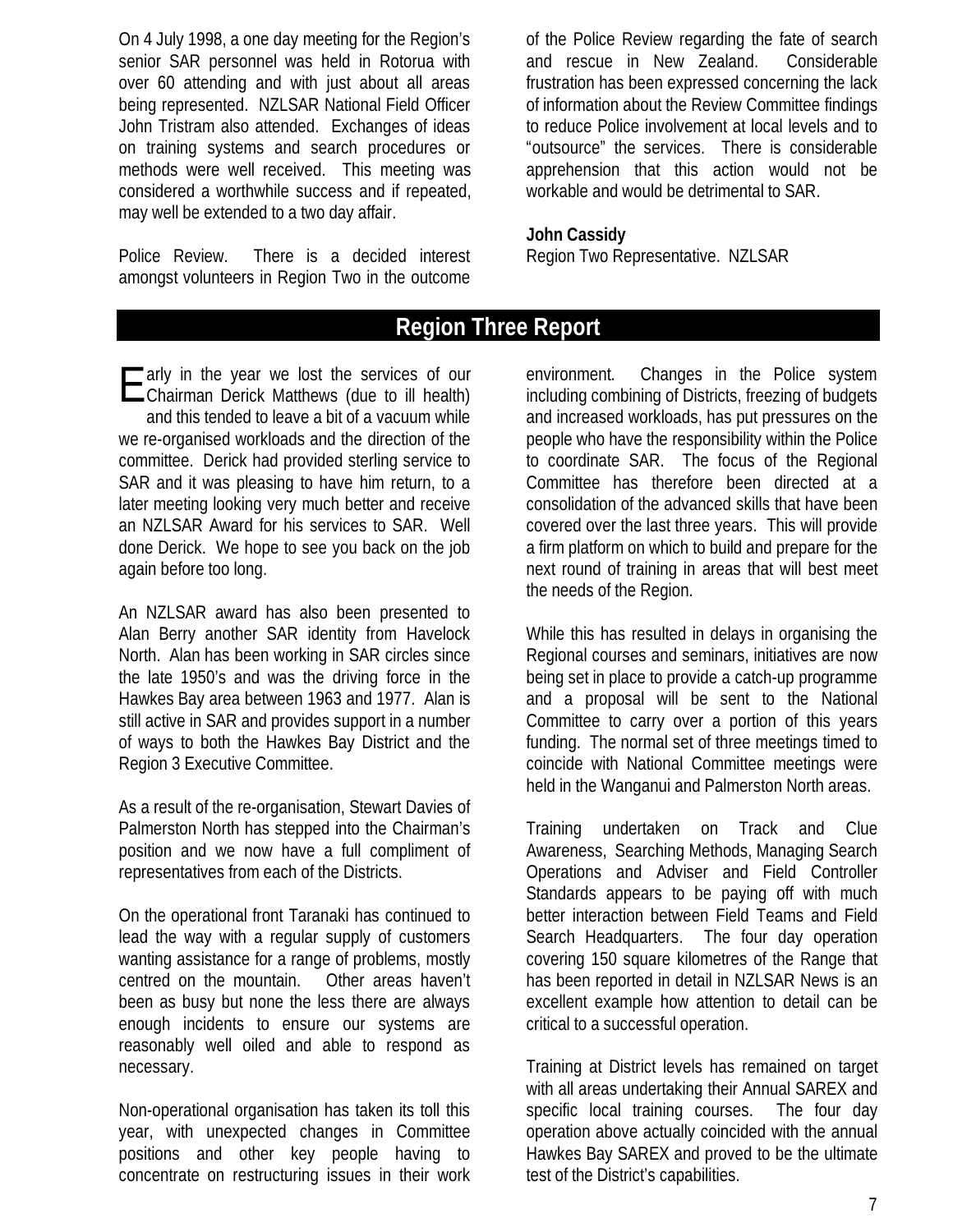Training in Adviser and Field Controller Standards should be essentially complete for all personnel by the end of the financial year. These courses have been undertaken in addition to normal local training and annual SAREX's.

**Members of the Regional Committee at the end of the financial year are:-**

**Stewart Davies - Palmerston North - Chairman Guy Te Kahika - Hastings - Secretary Dave Barker - Treasurer - Palmerston North Graham Thorp - Region Rep - Napier John Kemp - Levin Noel Watson - New Plymouth John Lovatt - Napier Eddie Holmes - Napier Pat Bonis - Onga Onga Kevin Cousins - New Plymouth Murray West - Taumarunui Phil Pollero - Wanganui Bruce Mazengarb - Ohakune Dave Dittmer - Levin Dave Brockway - Wanganui**

**Graham Thorp** Region Three Representative. NZLSAR

# **Region Four Report**

he 1997/98 year has been a year of The 1997/98 year has been a year of<br>consolidation for NZLSAR. Within Region Four it has been a year of activity at the grass roots and a realisation at the District and Regional level of the importance of the National Structure. It has been fair to say that the uptake of the Regional structure has been slow with little perceived benefit. Personally I think this is a natural part of the change/growth process, with some areas/people more naturally taking to the structure than others.

It is interesting to note that there is now a ground swell of interest in national issues coming from the volunteers in the field. This pressure from below plus the insight and direction from the National committee will eventually guide us towards an effective working body.

#### **Levels of District Activity**

## **Wellington**

The former Wellington and Kapi Mana Police Districts operate as one Wellington SAR area based on logical search areas. We have management meetings every six to eight weeks. These meetings effectively become our District Committee meetings. ALL the Land Advisers (seven) attend, plus the local Air Adviser and Underground Adviser, plus the Police SAR Coordinator and his Inspector. This management group sets and implements our management

strategy for all operational and non operational issues in the SAR area.

In addition we have a SAR organisation that meets every three to four months, involving all the SAR community. This is a communication and approval group where issues are discussed and resolved and the overall strategy is agreed to.

80 volunteers sourced from both clubs and the wider community are grouped into the first response group. Each person is expected to maintain his/her skill level by attending a minimum number of training days per year and attend 50% of operations offered. There is at least one training day offered per month.

This first response group has been hugely successful with a core of well trained and enthusiastic searchers.

## **Wairarapa**

This is the old Hutt Police District that covers the Eastern Tararuas, the Haurangis and Rimutakas. There are six Advisers distributed throughout the area. District Committee meetings are held every three months under the auspices of the Wairarapa SAR Organisation. This Committee also serves as the management committee with attendance from all the Advisers, local volunteer organisations and the Police through the SAR Coordinator and the District Commander.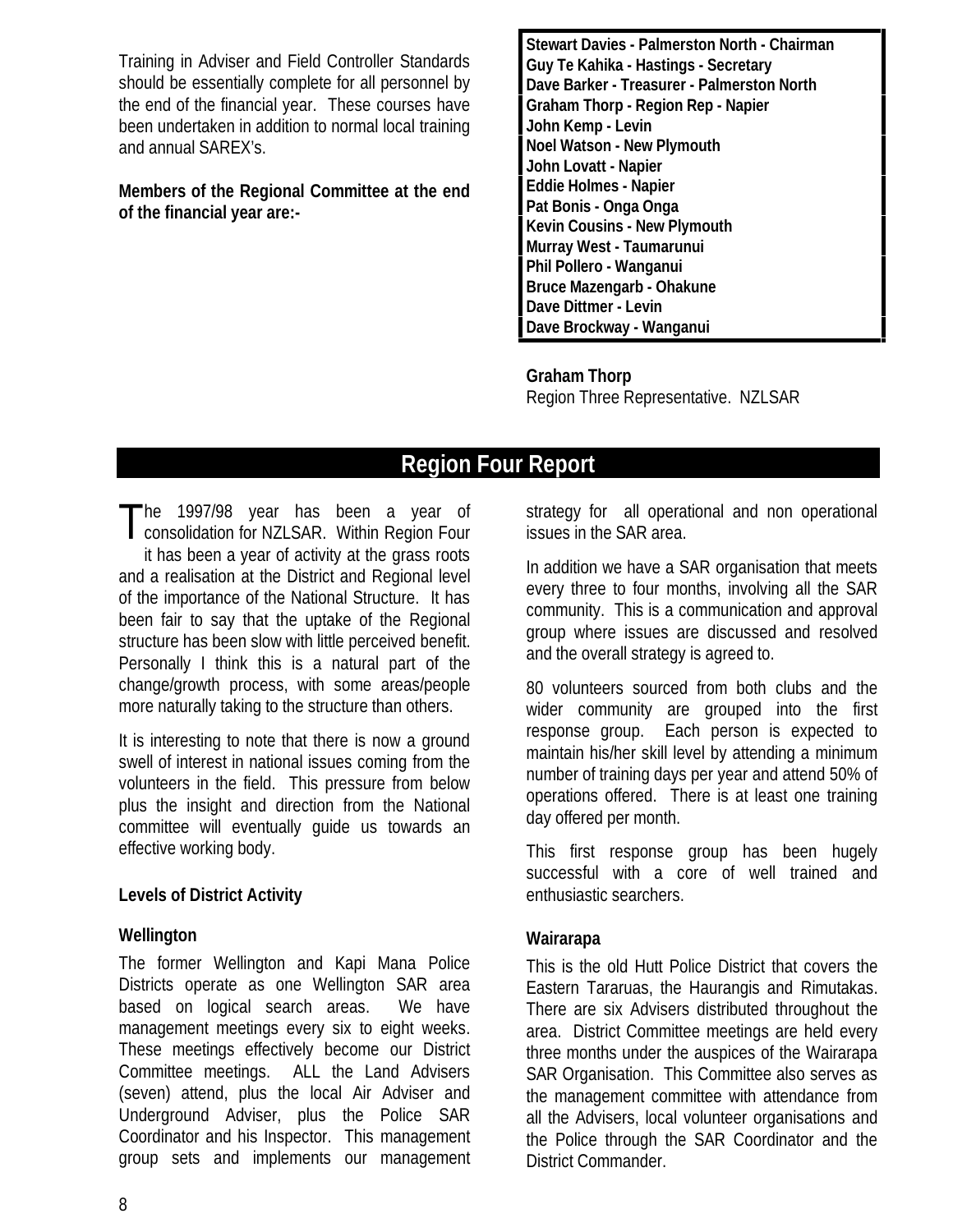One of the successes of the group has been the establishment of a very effective VHF network through the groups fund-raising efforts. More recently the group has been very fortunate with the enthusiastic involvement of the District Commander in its activities. A fine example of an effective partnership between the Police and NZLSAR at a local level.

Volunteers are largely sourced from the clubs. Training evenings are used effectively five nights a year with four or five full training days each year.

### **Nelson**

Nelson is a geographically diverse area made up of Takaka, Motueka, Tapawera, Nelson, Murchison, Blenheim and Kaikoura. Each area has two or three Advisers working at the local level. At the moment training, fund-raising and strategy are developed individually in each of these areas.

The District is split effectively into two working groups one based around Nelson and the other around Blenheim.

The Nelson area has for several years adopted a 20 plus 20 strategy where each of the five working areas maintains a working group of 20 individuals and can call up for reinforcements from the neighbouring areas. This has been an excellent example of neighbouring SAR areas pooling their resources, breaking down parochial barriers and working together effectively. Team members in each area are involved through the community at large, rather than the traditional tramping club base.

The Blenheim area is going through a rebuilding phase at the moment. There is not the same involvement with its neighbours which has developed some parochial feelings. There is a very strong Red Cross and Air Force contingent, but a lesser contribution from the tramping clubs. There does not appear to be a very close working relationship within the area between Kaikoura and Blenheim groups.

Overall at a District level the coordination is weak. The perception from many is that there is little need for a working District Committee, when things in my patch are working okay. This is a view with a very limited horizon. A strong District Committee can aid in the overall development of a coordinated and professional approach.

### **Boundaries**

Within all three Districts of Region Four there is strong support for the redrawing of the Regional boundary. Each District supports the current Nelson District becoming a Region with the Wellington and Wairarapa Districts joining the lower North Island Region Three.

The output from this move will promote the current unoperational Nelson District Committee into a Regional Committee and encourage Wellington and the Wairarapa to join the strong Region Three committee. This will be a win win situation. Nelson will be encouraged by its independence from Wellington and success in funding will come from their own efforts.

The National Committee will need to be aware of the difference in sizes of Region Three and Four and may have to adopt a different approach in allocating funding to regions rather than an even split per region

## **Funding**

From Kaikoura to Masterton the key area of concern is funding. Most volunteers feel they are not involved in SAR to raise funds. Others apply a lot of energy to fund-raising and hence have much equipment and professional training.

This concern and divergence is shared on the National Committee and is part of the on-going discussion on the longer term direction of Land SAR.

## **Strategic Direction**

There is no shortage of enthusiasm and professionalism within the Regions ranks. Both within the Police SAR squads and within the ranks of the volunteers.

The next 18 months are important. We must meet the challenge of where we head with a unified voice. It is vital that all levels of the organisation are involved in this process. The Regional/District structure is our only way to maintain this.

The recent Police Review has initiated some interesting discussions within the District, both at the management and grass roots levels. There would appear to be almost unanimous support for maintaining the partnership with the Police. In fact the widespread view is for the strengthening of these links by giving NZLSAR an increasing role in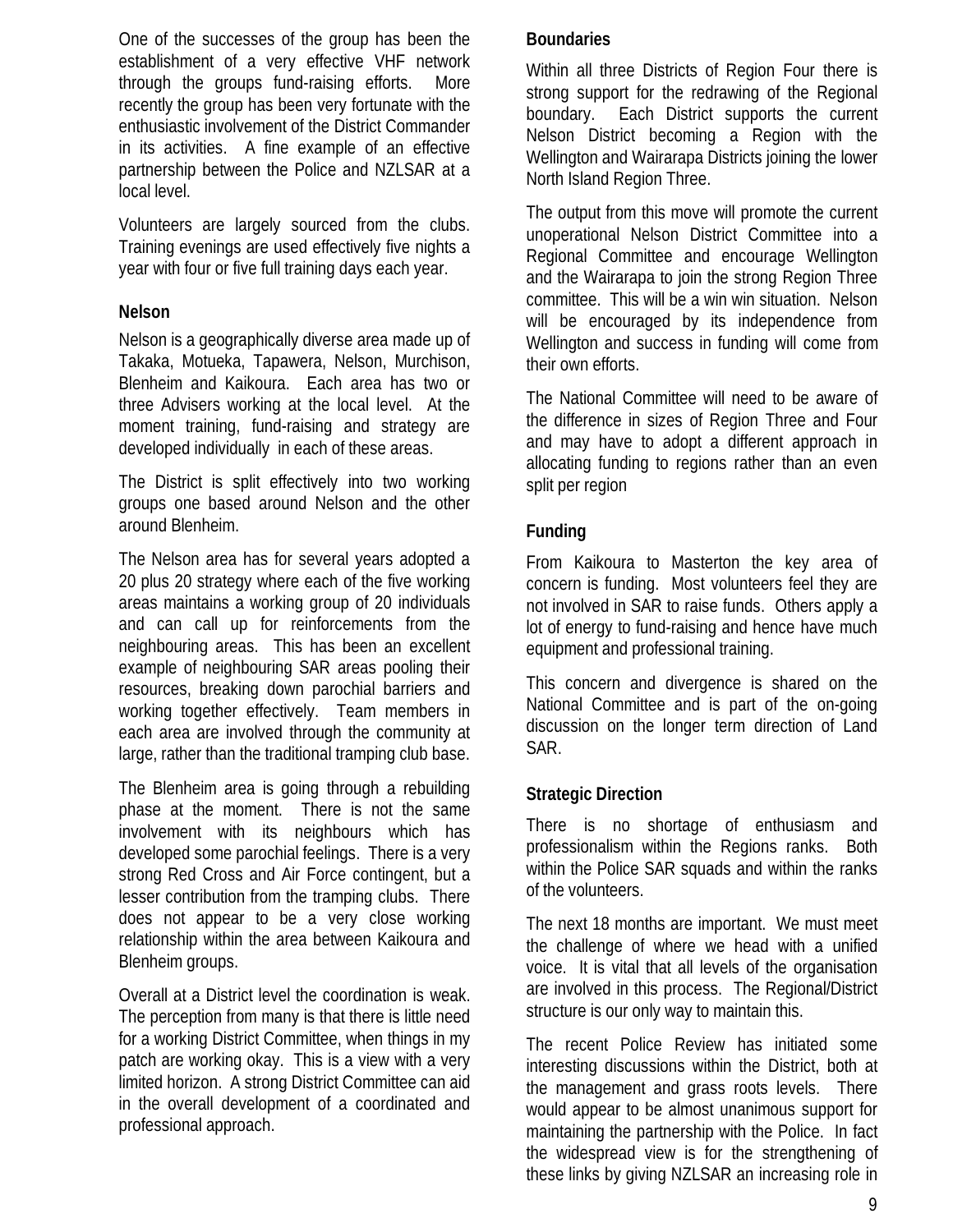the development of the strategic direction of SAR in NZ.

Most members also have a very low opinion of any review that could possibly suggest a "privatising" of Land SAR. All of us await with interest the conclusions of the review as to whether the Police intend to take us seriously.

#### **Mike Sheridan**

Region Four Representative. NZLSAR

## **Region Five Christchurch/West Coast Report**

he last twelve months has seen a number of The last twelve months has seen a number of<br>national courses being held throughout the Region, in Canterbury, South Canterbury and on the West Coast. It was found the West Coast was the most cost effective area to hold courses, with the facilities free of charge and no out of pocket expenses to members attending.

Courses held included two TCA courses, one Suburban/Urban Search Methods, Field Controllers Standards and an Advisers Seminar held over a weekend. All Districts reported holding a number of local training days and weekends as well as the annual SAREX's.

The District Representatives hold Regional meetings one month before the national meeting and the Districts meet two weeks before these events. This gives all areas the chance to have input and have issues moved through from District to Regional to the NZLSAR Committee.

Members throughout the Region feel responses from the National Committee on certain issues takes time to filter down, which is basically due to limited funding. It was explained to all, this situation will hopefully be addressed within the next twelve to eighteen months, once the National Committee receives this year's Police funding towards the budget and when the Police Review is compete. The Region agrees all costs related to national, district, and local training is the responsibility of the owner(s) of NZLSAR Inc.

In conclusion the Regional Committee would like to thank all the National Committee for the work put into the NZLSAR activities over the past financial year.

#### **Terry Sweetman**

Region Five (Canterbury/West Coast) Representative. NZLSAR

## **Region Five Southland/Otago Report**

rian Ahern has taken over the Chairmanship of Brian Ahern has taken over the Chairmanship of<br>
the Otago region this year. Inclusion in the Regional Committee of representatives from some local areas has continued. This became necessary because of the changes in the Police structure including the merger of Regional Headquarters from Dunedin with Christchurch and the merger of the Dunedin and Otago Police Districts. The new Otago district comprises the whole of the Otago Province plus inland Southland in one District. The Regional Committee became the only effective link to preserve liaison between local areas separated by significant geographic features.

There have been a continuing number of operations throughout the year. These include a significant incidence of rescues in the alpine areas with some more difficult searches. There is a noticeable drift to incidents involving the very young within the city environs, the elderly and a depressing number of potential and actual suicides. This drift towards the urban search operation has indicators for training needs and skills and highlights the need for research. The number of calls also reflects the availability of Police for these events. In operations the partnership with Police has been good and required resources were made available.

Training sessions have linked the coastal areas from Oamaru to Balclutha and the inland areas from Wanaka to Te Anau have also been linked with some people from Invercargill attending. Invercargill has otherwise operated within its own District.

Alpine teams have been introduced to new ACR Standards both in Dunedin and in the inland mountain areas.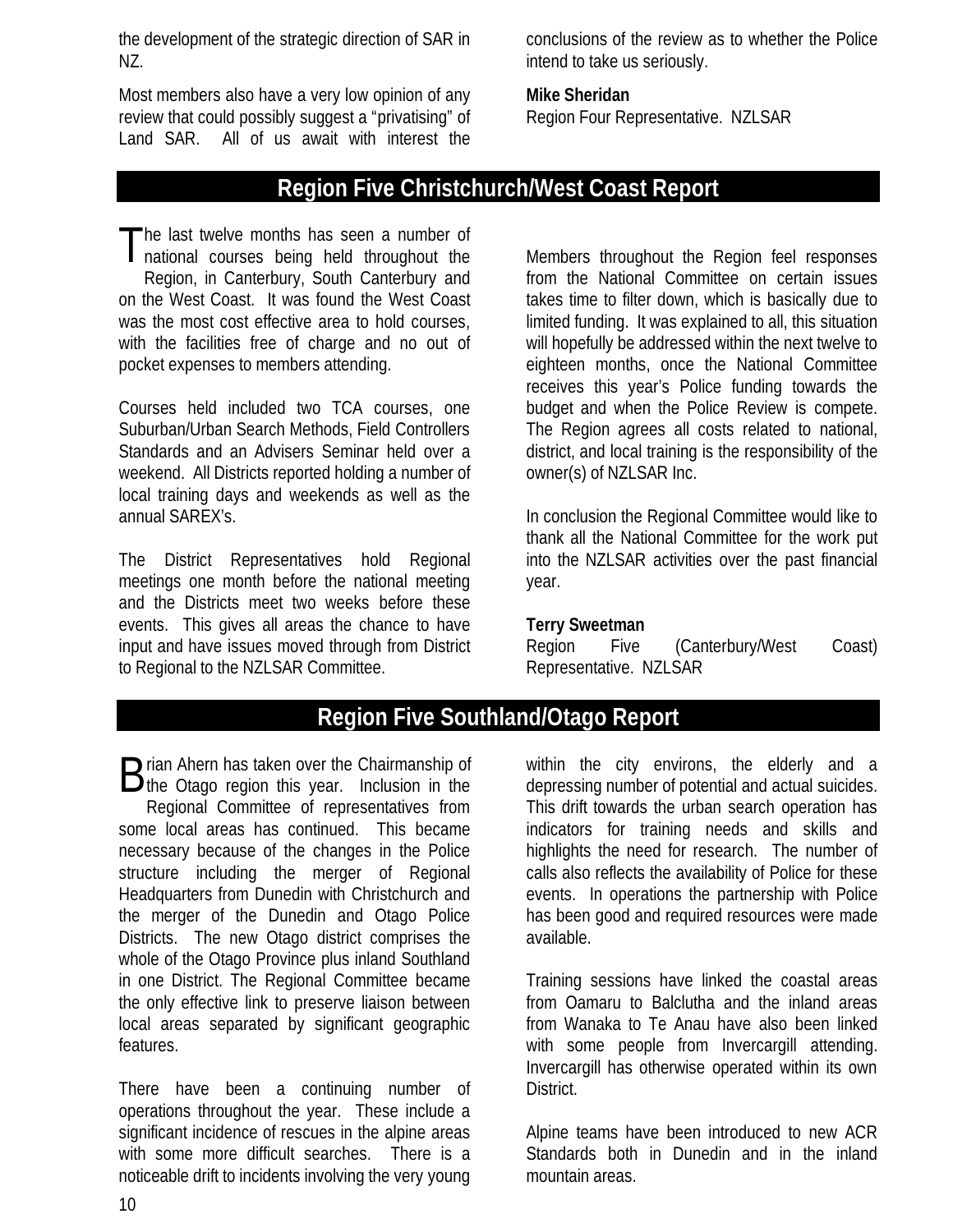A major SAREX involving the whole of the new Otago Police district was held at Wanaka and included the use of airforce and private helicopters. The value of the interchange of techniques and ideas between those having the resources available in populated areas with those having the more limited resources in more isolated areas was significant.

Shortage of funds for training purposes has been of major concern. The support of Police personnel and their assistance with administrative functions, including provision of transport, has continued but with some difficulty because of their reduced budget allocations. However the ability of Police to provide funds for the SAREX has been extremely limited and inadequate. Almost no funds have been available for any other form of training. The Region is indebted to private donated funds for its ability to remain an effective search and rescue organisation. Without outside donated funding sources the standard would have fallen to the point where lives might be in jeopardy.

A disappointment has been the refusal by the Lotteries Grants Board to make funds available for Case Based Reasoning SAR research. There is absolutely no doubt that lives are saved if the missing person can be reached quickly. New Zealand is compelled to rely on overseas data and research despite the resources and competence available locally. Doubtless the Board has difficulties in terms of Government directions on the funding to be allocated for this purpose.

However improvement in techniques and search methods is an essential ingredient of improved practice and is a proven method of saving lives. A purely commercial view places a value of some 2.5 million dollars on a human life. There is clear evidence that at least one such life has been saved in the Dunedin area this year using advanced techniques. There is evidence of similar savings in other parts of the country. To seek less than one percent of such a saving when added to twice as many dollars of voluntary time does not seem an unreasonable objective.

There needs to be a realisation within the community that search and rescue is a coordinating agency. Individuals join groups, raise funds for their groups and bring their groups to a standard where search and rescue can be benefited by them and their members. To impose yet an other round of fund-raising on these people as a condition of their being able to contribute to search and rescue is unreasonable. They are, after all, embarking on hazardous operations as volunteers to save the life of persons in distress. Increasingly the calls are to help very young persons, the elderly and other members of the community lacking in the skills necessary to cope with the environment they have entered. There needs to be recognition by the community through government, in the form of adequate training funds and funds for research to match, in some measure, the voluntary hours and effort of so many in search and rescue.

#### **Roger Barrowclough**

Region Five (Otago Southland) Representative. NZLSAR

# **Aviation Subcommittee Report**

The aviation year has been rather quiet. This is<br>partly due to the fact that the Aviation Industry partly due to the fact that the Aviation Industry Association, Air Accident Air Rescue Division do not feel any need to associate themselves with us. The AIA AAARD appears to represent most of New Zealand's rescue helicopter organisations, and any contact between us, has been at our initiative.

Issues before the Subcommittee during the year include;

• A report from John Meads that indicated the RNZAF's wish to restrict the annual number of

Iroquois hours provided. A figure of 150 hours per annum was mentioned. Any restriction on SAR "operational hours" is totally unacceptable.

• The St John Sikorsky arrived in Auckland during the year. Initially there seemed to be a lot of ill feeling between Westpac Rescue and St John. Westpac Rescue is the ACC's contracted service provider so I am unsure how financially successful the Sikorsky has been.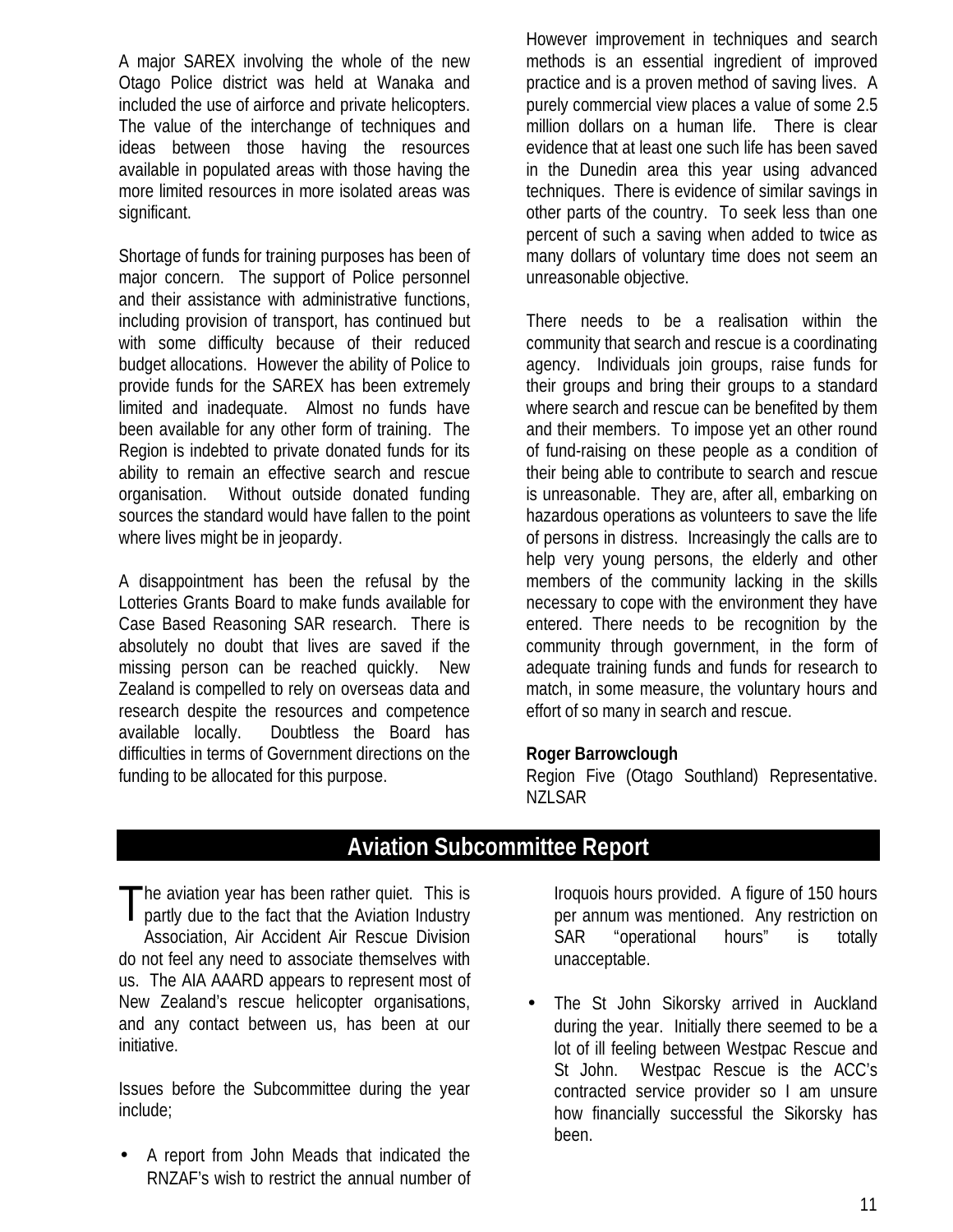- The Police Region Five committee (Canterbury/West Coast) are currently concerned about the procedure of sending a helicopter on a "medivac" into remote areas of the West Coast. It appears that Ambulance Control are making these decisions without reference to the Police or SAR personnel There have been occasions where problems have occurred with the mission and it has subsequently become a SAR issue. This matter is being looked into at present.
- During the year, concern was raised about the lack of communication equipment in some rescue helicopters. It appears that some of the machines are not able to communicate directly to other emergency services such as the Fire Brigade. This is a ridiculous situation and lives are put at risk because of it. This issue was

highlighted during an incident in Hawkes Bay a few months ago.

• The AIA AAARD has been asked for a report on the location and capability of their members machines. This report will be forwarded after their AGM.

It is unknown what affect the Police Review will have on SAR and Aviation, but if fiscal responsibility for SAR is passed to NZ Land SAR Inc, then this committee and the AIA AAARD will have to work more closely.

#### **Ross Berry**

Chairman Aviation Subcommittee. NZLSAR

## **Communications Subcommittee Report**

nother busy and productive year for the Another busy and productive year for the<br>Communications Sub Committee. Once again the meetings have been a mixture of face to face meetings in Wellington and teleconferences around the country. Many topics have been covered including, standards for operators, training for field personnel, repeaters, band plans for frequencies, the modular training package being developed by AREC, GPS, interfacing field team GPS locations with computers in FSHQ, taping of conversations, Selcall on HF radios, VHF and HF active aerial testing for ACR teams and other technological advances that may be useful to NZLSAR in the future.

The communications pamphlet developed last year has now been printed in a joint exercise with the Mountain Safety Council. The pamphlet has a very distinctive appearance and should help in the education of the general public about communications in the outdoors. Hopefully the proactive approach using educational tools will help prevent the occurrence of SAR call-outs through people being better prepared. It becomes another tool in our armoury that helps to form a complete SAR management package.

On the equipment front the sub committee completed a survey of VHF equipment needs and produced a three year replacement programme for the redundant VHF Radios and new portable repeaters. As a result of this work the Police have approved the expenditure for the first year of the programme. Tenders for supply have been accepted and at the time of writing orders were being negotiated, but the drop in the dollar was causing some difficulties.

As part of this package new radios will be sent to selected locations. This is on the understanding that they are not to be viewed by holders as theirs but as a strategic sitting for quick deployment when needed.

Mike Sheridan our Sub Committee Chairman at the beginning of the year ran into workload problems and was forced to relinquish the position in favour of the work he is doing in the Wellington area and the National Committee as Region 4 Representative. We were sorry to see Mike step aside as things had been running very smoothly under his guidance. Thanks Mike for your efforts. The Subcommittee members and affiliation are as follows:-

| <b>Rex Aubrey</b>    | <b>Police</b> |
|----------------------|---------------|
| lan Gardiner         | <b>NZLSAR</b> |
| <b>Matthew Lloyd</b> | DoC           |
| <b>Jeff Sayer</b>    | <b>AREC</b>   |
| <b>Ross Thompson</b> | <b>FMC</b>    |
| <b>John Tristram</b> | <b>NZLSAR</b> |
| <b>Terry Waghorn</b> | <b>NZLSAR</b> |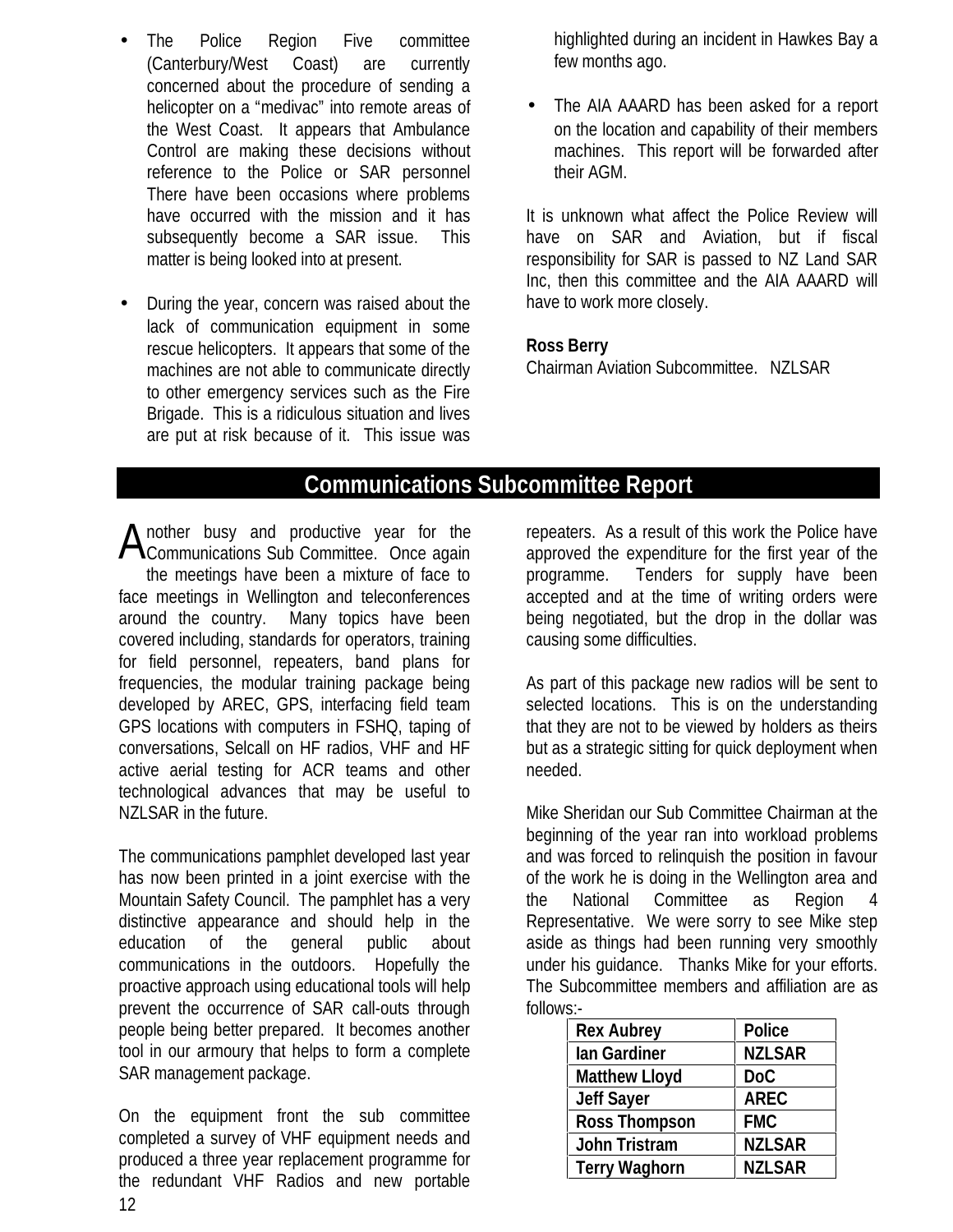The position of Communications Sub Committee Chairman is still vacant and the National Committee are currently actively looking for a suitable replacement. In the meantime I have undertaken to fill the slot until a suitable replacement can be found.

#### **Graham Thorp**

Acting Chairman Communications Sub Committee.

# **Specialist Subcommittee Report**

#### **1. ACR Standards**

The implementation of the Standards has begun with the running of an informal workshop in Christchurch and a more formal workshop in Dunedin. The Standards and the manner in which this sub-committee has interpreted them has been favourably received by all participants. A workshop similar to the Dunedin workshop is planned for

Greymouth during August/September. The funding for these workshops has been obtained through the ACR Training allocation.

### **2. ACR Statistics**

A brief summary of the use of the respective ACR teams over the period July 1996 to June 1997.

| Team         | <b>Call-outs</b> | <b>Total Operational</b><br>hours | Number of Team<br>members involved |
|--------------|------------------|-----------------------------------|------------------------------------|
| Taranaki     | 8                | 51                                | 69                                 |
| <b>RARO</b>  | 20               | 93                                | 170                                |
| Christchurch | 6                | 56                                | 40                                 |
| Greymouth    |                  |                                   |                                    |
| Mt Cook      | 22               | 104                               | 110                                |
| Dunedin      | 2                | 8                                 | h                                  |
| Queenstown   |                  |                                   | Q                                  |
| Wanaka       | 3                |                                   |                                    |
| Invercargill |                  |                                   |                                    |

#### **3. Training**

Training this year has been orientated towards the implementation of the Standards. The funding allocated for training was advertised to the teams who then applied for a portion of this for their needs. The only stipulation placed on this was that the training must be an identifiable part of the ACR Standards. Taranaki, Christchurch and Queenstown/Wanaka applied for funds under these criteria. The allocation was for:

Taranaki First Aid training\$2,000 Christchurch First Aid training\$1,400 Avalanche Hazard assessment \$600

Queenstown/Wanaka Avalanche Hazard assessment \$2,000 This training is presently being undertaken.

## **4. Chairman of Specialist Sub-committee**

I have given my resignation from the chair of this committee, effective from the AGM in August. Negotiations are presently in progress to have a new Chairman in place for the November Committee meeting.

#### **Murray Cullen**

Chairman Specialist Sub-Committee. NZLSAR

# **Training Subcommittee Report**

he last year has been a very successful and The last year has been a very successful and<br>challenging one for the Training Subcommittee, with a number of projects coming to fruition during this period, in particular the Field Guide and the introduction of Field Controller and Alpine and Cliff Rescue Standards. There are also a number of

projects still in the pipeline, namely the SAR Workbook, Training Modules as well as the development of half-day training courses in Risk Management and Training.

There has been an encouraging growth in the number of NZ Land SAR sponsored courses held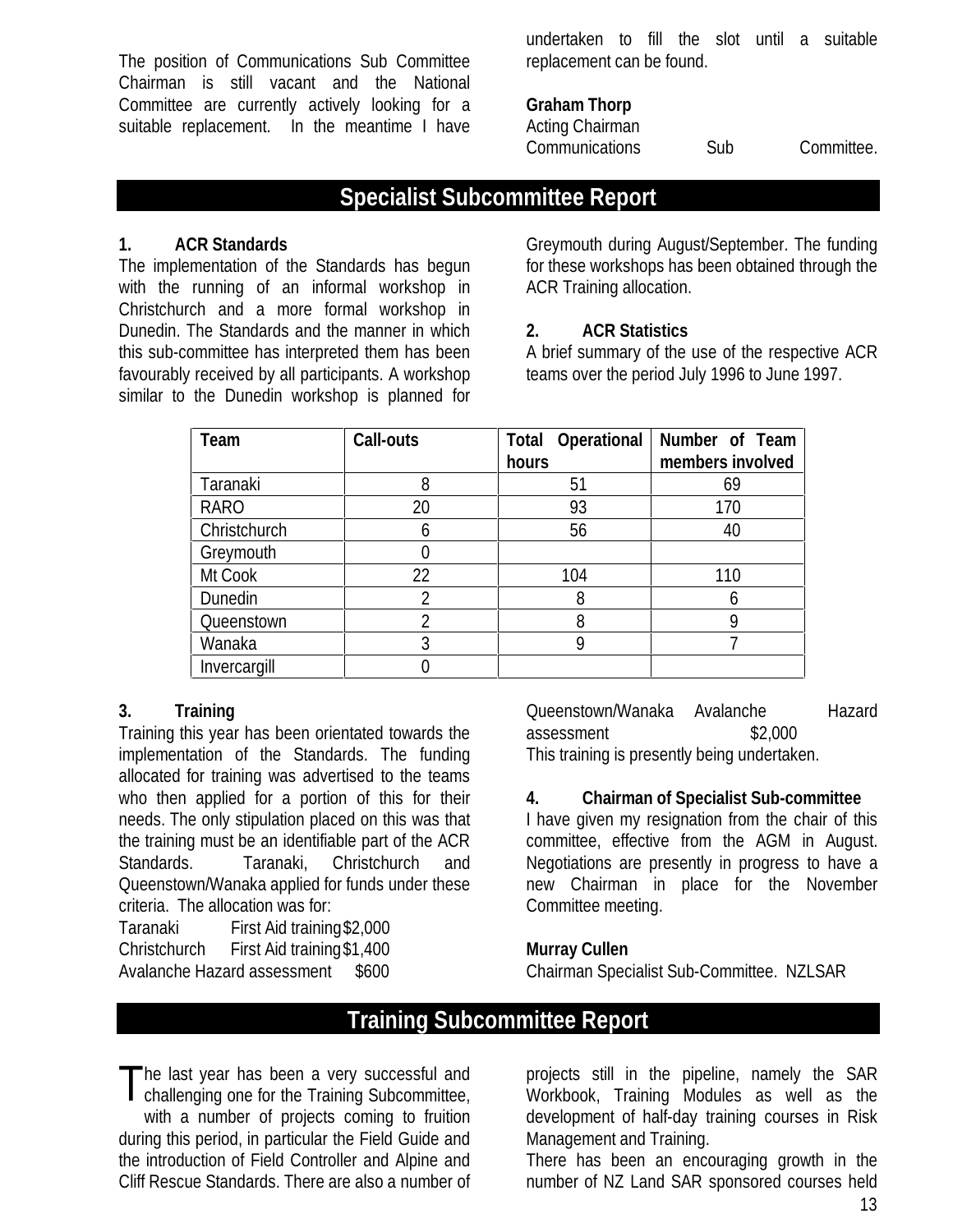during the year and it is very encouraging to see that the range of courses has also increased significantly.

The membership of the Subcommittee has not changed during the year and the members are:

**Murray Cullen Dave Saunders Roscoe Tait Stu Thorne Barry Were**

#### **STANDARDS**

#### • **Adviser Standards**

The acceptance of the Adviser Standards through the workshops has been extremely high and is one of the major advances in SAR in New Zealand over the last few years. As the majority of Advisers have had the opportunity of attending a workshop, fewer are now being held. One workshop was run at Taupo in May to pick up those Advisers in the North Island who had not attended a workshop. A similar workshop for Advisers in the South Island will be held in July. After this workshop there will be only a few Advisers who will not have

attended an Advisers' Standards workshop and the SubCommittee envisions that a maximum of only two workshops per year will be necessary for new Advisers and the few existing Advisers who have not attended a workshop.

#### • **Field Controller Standards**

As a follow-on from the successful introduction of Adviser Standards workshops, Field Controller Standards were written. A pilot workshop for these Field Controller Standards was held in Auckland in July. The purpose of this workshop was twofold - (i) to ensure that the draft standards were complete and reasonable and (ii) to firm up the content and format of the workshop. From this workshop the current Field Controller Standards workshops were developed as a one day course. A further seven pilot workshops were then held throughout the country where the standards were fine-tuned before the final document was published in late May. Two workshops have since been held with the published standards and further workshops are planned for the coming year so that all SAR personnel at the Field Controller level will have an opportunity to attend a workshop. A summary of the Field Controller Standards workshops held in the 1997/98 year is given in the following table:

| Location      | Month        | Attendees |
|---------------|--------------|-----------|
|               |              |           |
| Auckland      | July         | 7         |
| <b>Nelson</b> | September    | 23        |
| Napier        | October      | 16        |
| Gisborne      | October      | 25        |
| Dunedin       | March        | 15        |
| Wanaka        | March        | 14        |
| Greymouth     | May          | 20        |
| Christchurch  | May          | 38        |
| Wellington    | June         | 20        |
| Wanganui      | June         | 27        |
|               |              |           |
|               | <b>Total</b> | 205       |

#### • **Alpine and Cliff Rescue Standards**

A pilot Alpine and Cliff Rescue Standards workshop was held in Dunedin in early May. This workshop is a two day course which, as well as covering the standards, incorporates a number of practical sessions on the local crags. This is reported on more fully in the Specialist Subcommittee Report. It

is envisioned that all ACR teams will have the opportunity to participate in one of these workshops.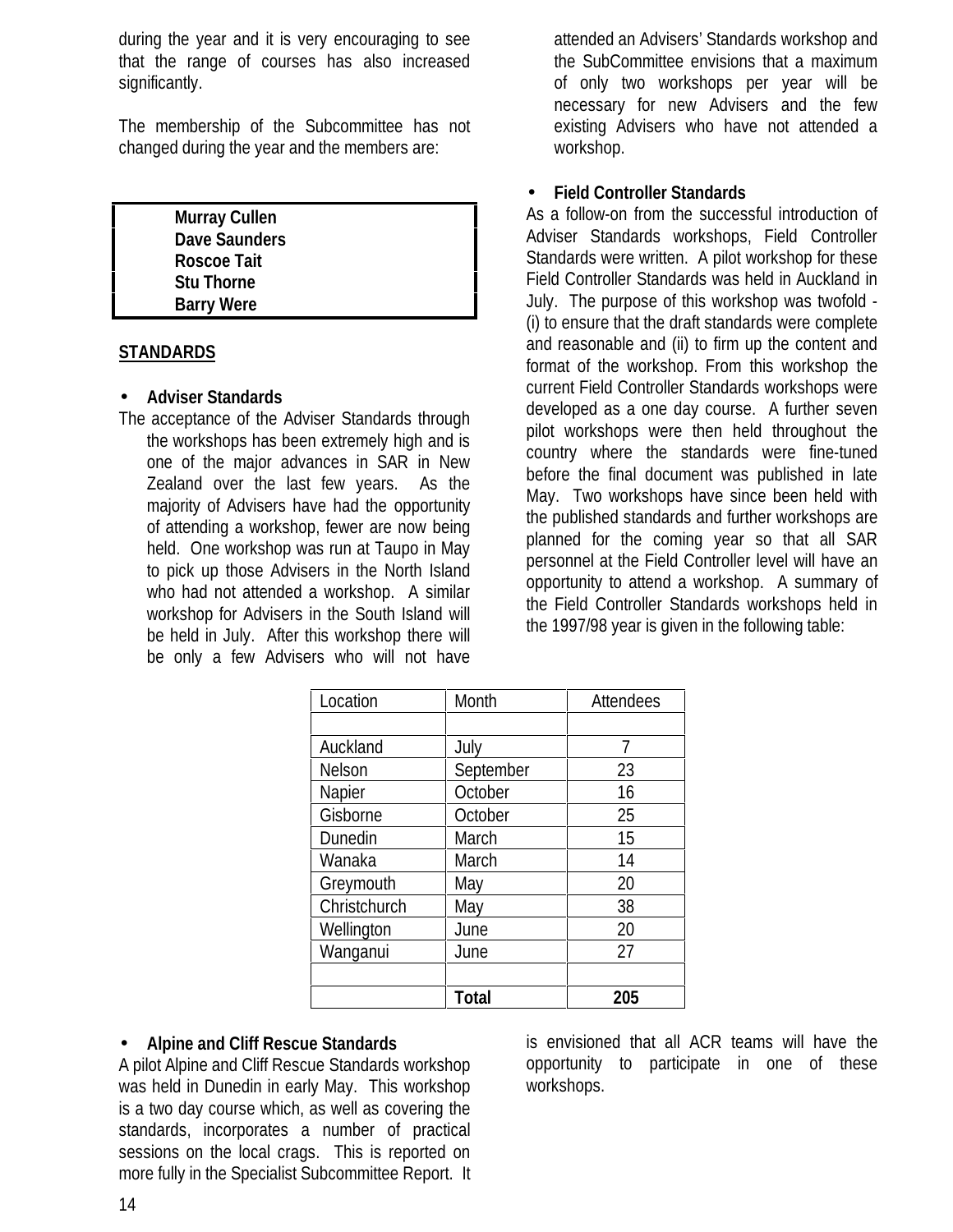#### **TRAINING**

### • **Emergency Management Ltd Courses**

The Training Subcommittee has continued its policy of encouraging Districts and Regions to undertake new training to upskill their SAR volunteers by sponsoring approved courses. It is encouraging to see that, as the skill levels of the volunteers increases, a much wider range of courses is now been undertaken. The Incident Command System course appears to be filling a gap in our training that has been identified through the Adviser and Field Controller Standards workshops.

### • **National SAREX's**

A national cave SAREX, to test the ability of the organisation to undertake a deep cave rescue, was held at the end of February and is reported on more fully in the Underground Subcommittee report.

A summary of the training courses sponsored and/or facilitated by NZ Land SAR during the past year is given in the following table:

| Course                                       | No of   |
|----------------------------------------------|---------|
|                                              | Courses |
|                                              |         |
| <b>Introductory Track and Clue Awareness</b> | 13      |
| <b>Stage 2 Track and Clue Awareness</b>      | 3       |
| <b>Managing Search Operations</b>            |         |
| <b>Incident Command System</b>               |         |
| <b>Suburban Search Methods</b>               | 2       |
| <b>Search Methods</b>                        |         |
| <b>Team Leader</b>                           |         |
| <b>Adviser Standards Workshops</b>           |         |
| <b>Field Controller Standards Workshops</b>  | 10      |
| Alpine & Cliff Rescue Standards Workshop     |         |
|                                              |         |
|                                              |         |

The above courses, together with the National Cave SAREX, represent over 1500 person days of training. This is in addition to the regular local and District training (including SAREX's) that is regularly undertaken by SAR volunteers.

The number of courses that are sponsored by the Training Subcommittee have increased significantly since NZ Land SAR was formed in late 1994. The following table illustrates this trend and the depth of training that has developed over the last few years:

| <b>Number of Courses</b>                     |       |       |                          |       |
|----------------------------------------------|-------|-------|--------------------------|-------|
| Course                                       | 94/95 | 95/96 | 96/97                    | 97/98 |
|                                              |       |       |                          |       |
| <b>Introductory Track and Clue Awareness</b> | າ     | 5     | 14                       | 13    |
| Stage 2 Track and Clue awareness             |       |       | $\Box$                   |       |
| <b>Managing Search Operations</b>            | 5     |       | $\overline{\mathcal{C}}$ |       |
| <b>Incident Command System</b>               | N     |       | 0                        |       |
| Suburban Search methods                      | N     |       | 0                        |       |
| Search Methods                               |       |       | 3                        |       |
| Search Team Leader                           | O     |       | 0                        |       |
| <b>Adviser Standards Workshops</b>           |       | 11    | 3                        |       |
| <b>Field Controller Standards Workshops</b>  | ი     |       | N                        | 10    |
| Alpine and Cliff Rescue Standards Workshop   | U     |       | U                        |       |
| <b>Risk Management</b>                       | 0     |       |                          |       |
|                                              |       |       |                          |       |
| <b>Totals</b>                                | 11    |       | 24                       | 37    |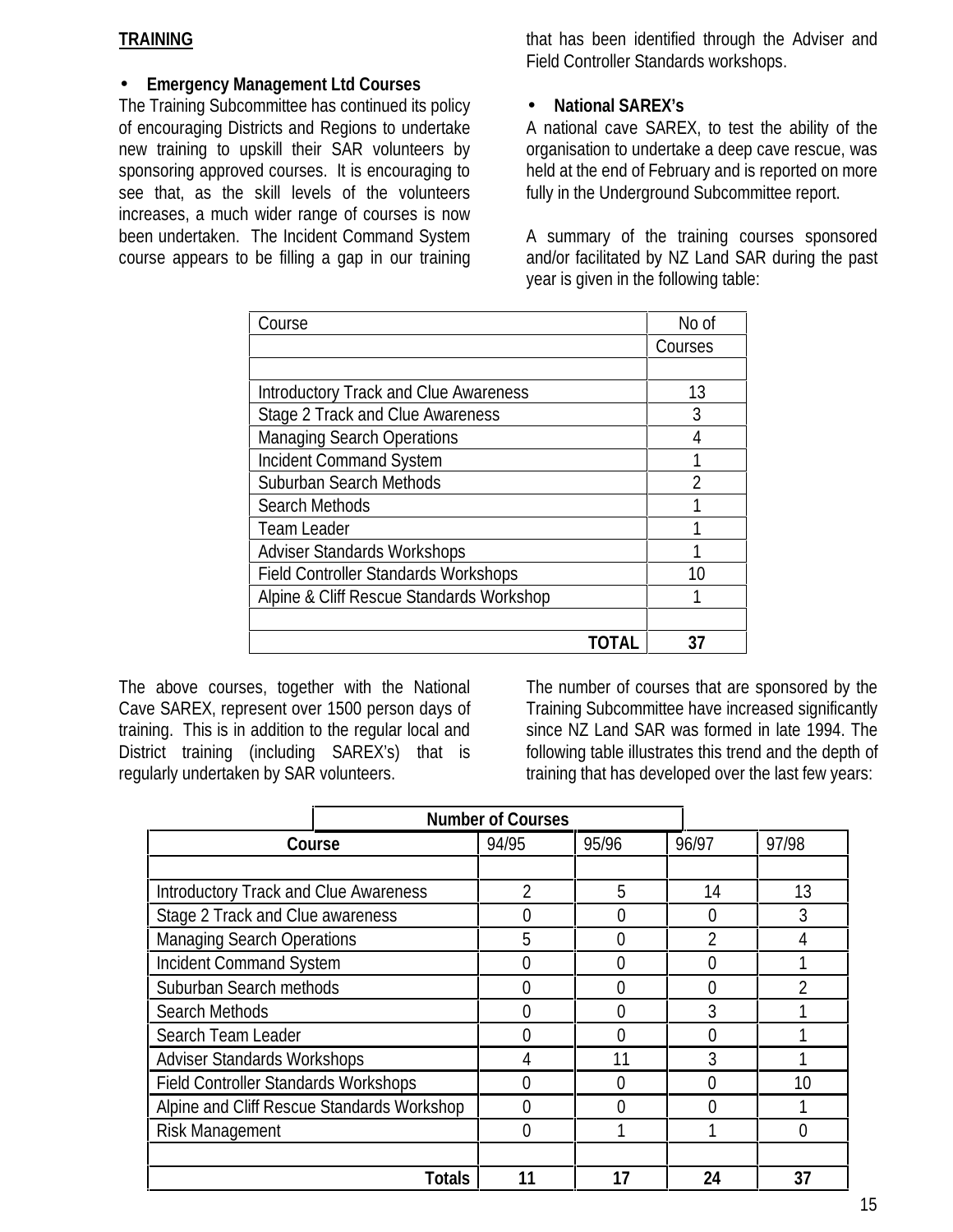The Training Subcommittee is now looking at developing two half day courses: one on Risk Management for SAR and one on the training of SAR personnel. These courses will be taught as training courses for local trainers who will then be able to go back to their District and run the courses for their local SAR volunteers.

#### **RESOURCE MATERIAL**

#### • **Field Guide**

The Field Guide was published in March and has been distributed to District Committees for free issue to all SAR personnel. The Field Guide is aimed at Team Leaders and Team Members and is a basic resource document that can be taken into the field. The feedback that has been received so far has been very encouraging and positive.

#### • **SAR Workbook**

As mentioned in last year's report, the Auckland District Committee has been developing a SAR Workbook based on the Field Guide. The final draft of the SAR Workbook has been checked and all that remains is the formatting of the document. It is hoped that the Workbook will be printed in time for this year's AGM.

#### • **Training Modules**

There has been little work done on the training modules, mainly because the Field Guide and SAR Workbook needed to be published first as they are the "core" documents. Once these two documents are published the focus will return to the modules.

There are a large number of people who have provided tremendous assistance to the Training Subcommittee throughout the year and, in particular, I wish to acknowledge the support of the following. The Auckland District Land SAR Committee for their work in preparing the Field Guide (in particular Roger Curl) and the SAR Workbook (in particular Trevor Burgess). District and Regional committees for assisting with the organisation of the Adviser Standards and Field Controller Standards Workshops and in the way they have embraced the training programmes that have been offered by Emergency Management Ltd. Ross Gordon of Emergency Management Ltd. for his enthusiasm and encouragement throughout the year. The Committee of N Z Land SAR Inc. for their unfailing support of the aims and objectives of the Training Subcommittee. The members of the Training Subcommittee for their assistance, encouragement and help throughout the year. A very special thanks to John Tristram, as without his behind the scenes input, cajoling and encouragement, much of what we have achieved this year would just not have happened. Thanks to Murray Cullen for persevering with the development of the ACR Standards and running the pilot workshop. Thanks also to Barry Were, my co-presenter, for his help and encouragement with the Standards workshops. Last, and certainly not least, my thanks to all the volunteers who have given freely of their time to attend courses, to learn new skills and improve their training so that the NZ Land SAR organisation can provide a better service to the public of New Zealand.

#### **Roscoe Tait**

Chairman, Training Subcommittee. NZLSAR

# **Underground Subcommittee Report**

he number of Cave Advisers still stands at 15 The number of Cave Advisers still stands at 15<br>and of these only one or two have yet to attend an Adviser Workshop. Attendence of the Field Controller Workshops by cavers has been good.

We have continued to maintain dialogue with the Mines Rescue personnel, particularly at Huntly.

The major event of the year was the deep cave SAREX in the South Island during March. This was based at Bulmer Cave which is one of NZ's longest and deepest cave systems at 40 km long and 750

m deep. The exercise involved simultaneous rescue and search phases which genuinely stretched the organisational resources of the cavers. Over 80 cavers particpated in the weekend.

One of the key outcomes was the identification of the need for MSO type training for the SAR Advisers and Field Controllers, particularly those in the South Island. It is proposed that such a course be organised during 1999.

**Acknowledgments**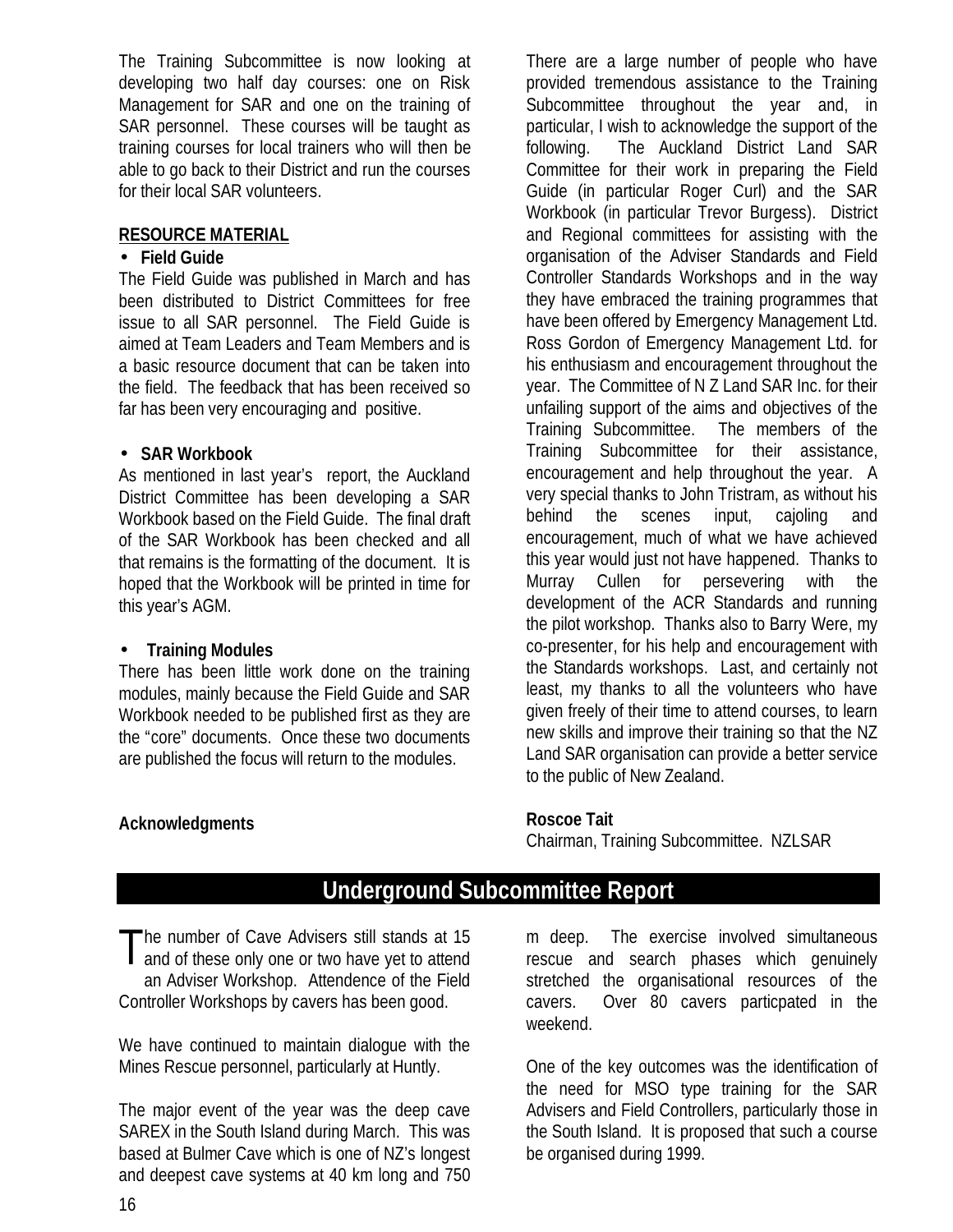Cavers have run their usual regional SAREXs during the past year.

The Cave Rescue Handbook is still being written and should be ready to publish before the end of 1998.

The Cave SAR Organisation remains ready to respond to confined space emergencies, but we must continue to train in order to lift the skill levels available.

## **Barry Were**

Chairman Underground Subcommittee. NZLSAR

# **NZLSAR Awards**

hile there is very little that NZLSAR can give to acknowledge the outstanding contribution of its many **W** hile there is very little that NZLSAR can give to acknowledge the outstanding contribution or volunteers, the Committee was pleased to approve the NZLSAR Award to the following people.

| <b>Edward (Ted) Neil Morgan</b> | 16 August 1997  |
|---------------------------------|-----------------|
| <b>Gordon Victor Brett</b>      | 16 August 1997  |
| <b>Max Curtis MBE</b>           | 16 August 1997  |
| <b>Leon Bradley</b>             | 16 August 1997  |
| <b>Alan V Berry</b>             | 16 August 1997  |
| <b>Ron Boocock</b>              | 8 November 1997 |
| <b>Derick Mathews</b>           | 8 November 1997 |

**Graham Thorp** Chairman NZLSAR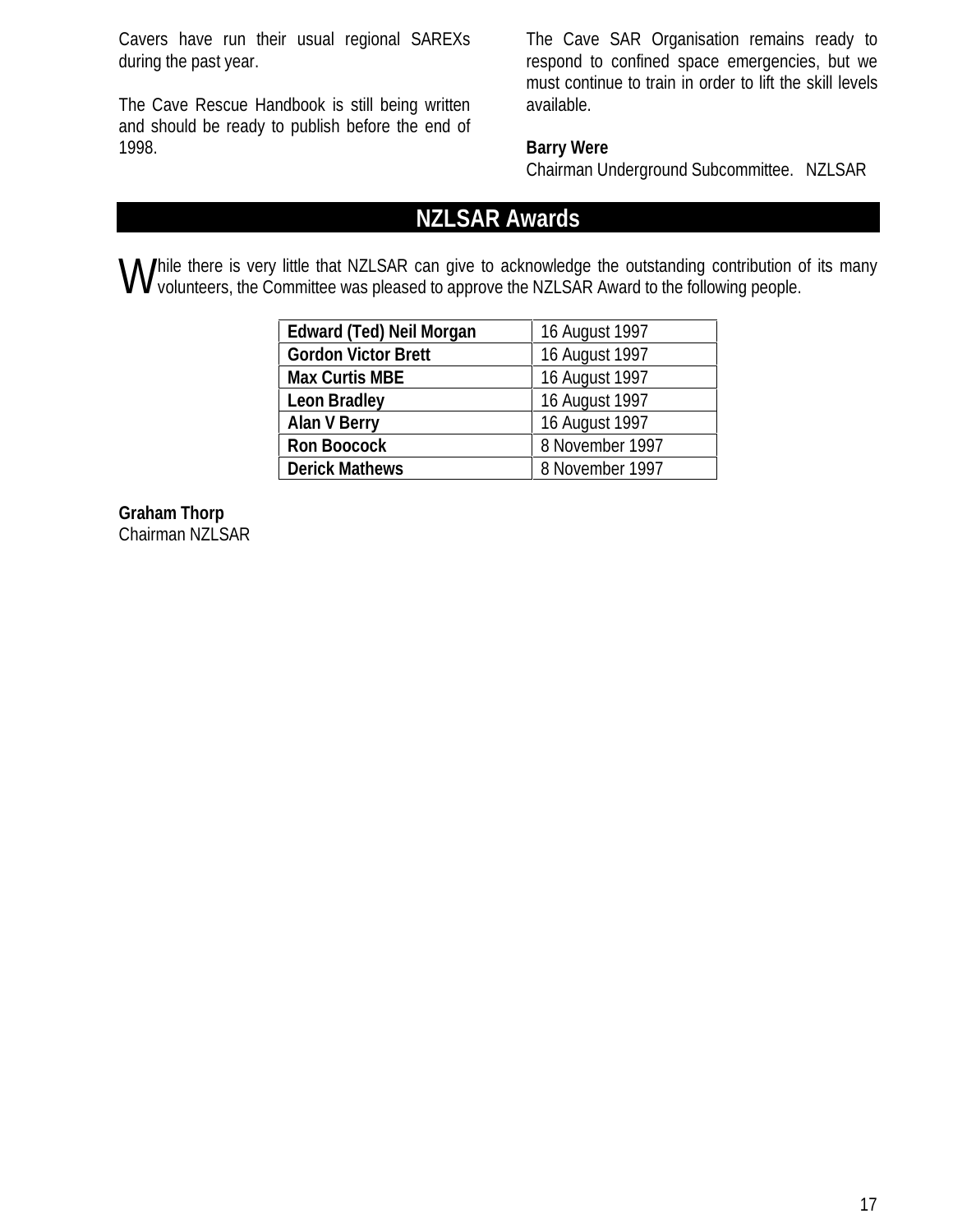## **Treasurer's Report**

Thanks again to the Police for the operational grant and for the provision of accommodation and associated services for the National Field Officer. The work of volunteer Committee members and others cannot be satisfactorily measured in dollars.

Although the result for the year is shown as a deficit, this is the consequence of the one off charge for the redundancy provision authorised by the Committee. The total expenditure of some \$106,000 includes items paid for and also over \$8,000 for expenses where invoices have not been received. The 1997/98 Business Plan expenditure totalled \$135,000, being the Police Grant plus surpluses arising from unfinished projects in previous years. Although the actual expenditure of some \$106,000 indicates that nearly \$29,000 worth of projects have not been completed, there are

activities totalling about \$10,000 remaining from 1997/98 which are presently being planned or are to be held shortly. These include the South Island Advisers' workshop, Alpine Cliff Rescue courses and a Regional seminar at Rotorua.

During past years, sufficient funds had to be retained from the previous year to cover several months' expenses until the Police Grant was received. Last year this pressure was relieved by the earlier receipt of portion of the Grant and it is hoped this facility will be available in future.

The accounts show bank balances of \$101,794; how much of this is available to carry forward into the 1998/99 Business Plan? Here some indications;

| The money                     | \$101,794 |
|-------------------------------|-----------|
| Less creditors                | 14,827    |
| <b>Publications Fund</b>      | 22,951    |
| <b>Redundancy Provision</b>   | 9,406     |
| 1997/98 activities remaining  | 10,000    |
| Carry forward - approximately | 44,610    |

If the Police Grant is received late or no interim grant is made, the funds required to keep us going from 1 July 1998 are up to \$10,000 monthly.

The Notes to the Accounts show the calls on the Publishing Fund and it is expected to shortly obtain quotes to produce the Workbook, another call on the Fund.

#### **Phil Rundle**

Treasurer. NZLSAR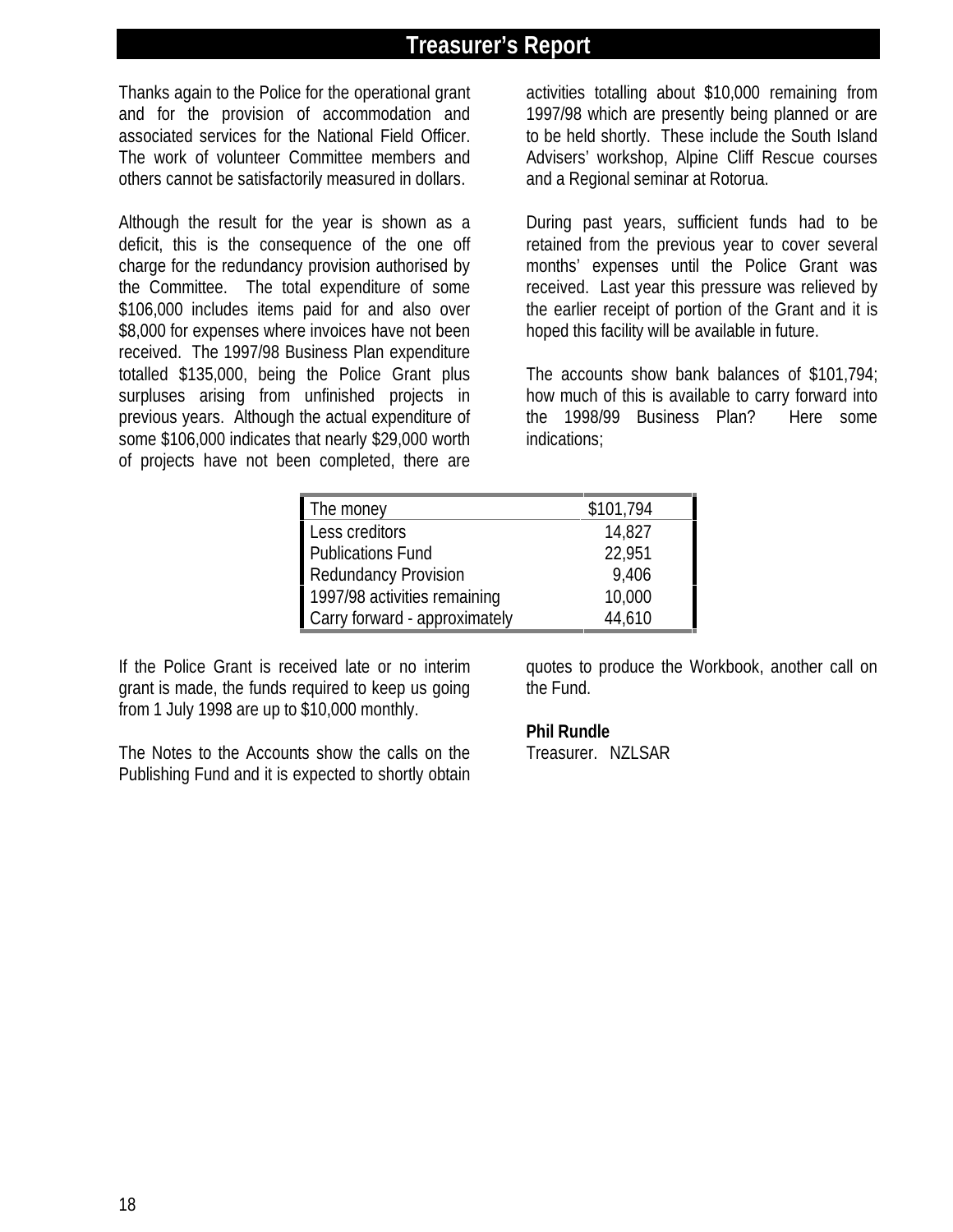## **NEW ZEALAND LAND SEARCH AND RESCUE INCORPORATED STATEMENT OF FINANCIAL POSITION AS AT 30 JUNE 1998**

|                                                         |        | 1998<br>\$                         | 1997<br>\$                                   |
|---------------------------------------------------------|--------|------------------------------------|----------------------------------------------|
| <b>Accumulated Funds</b><br>Balance at 1 July           |        | 60,319                             | 50,530                                       |
| (Deficit) Surplus for the year ended 30 June            |        | (3, 399)                           | 9,789<br>-------                             |
| Balance at 30 June                                      |        | 56,920                             | 60,319                                       |
| <b>Publications Fund</b><br><b>Redundancy Provision</b> | Note 6 | 22,951<br>9,406                    | 30,000<br>$- - - - - - -$                    |
|                                                         |        | 89,277                             | 90,319                                       |
| Represented by:<br><b>Bank accounts</b>                 |        |                                    |                                              |
| Westpac Trust current a/c<br>Westpac Trust call a/c     |        | 1,303<br>26,491<br>$- - - - - - -$ | 2,766<br>16,983                              |
| <b>Term Deposits-Westpac Trust</b><br><b>Debtors</b>    | Note 4 | 27,794<br>74,000<br>2,310          | $- - - - - - -$<br>19,749<br>75,000<br>3,375 |
| <b>Total Current Assets</b>                             |        | 104,104                            | -------<br>98,124                            |
| Less Current Liabilities                                |        |                                    |                                              |
| Creditors                                               | Note 5 | 14,827                             | 7,805                                        |
|                                                         |        | -------                            | -------                                      |
| <b>Net Current Assets</b>                               |        | 89,277                             | 90,319                                       |

The Notes 1 to 7 to the Accounts form part of these Accounts.

-----------------------------------Treasurer -----------------------------------Chairman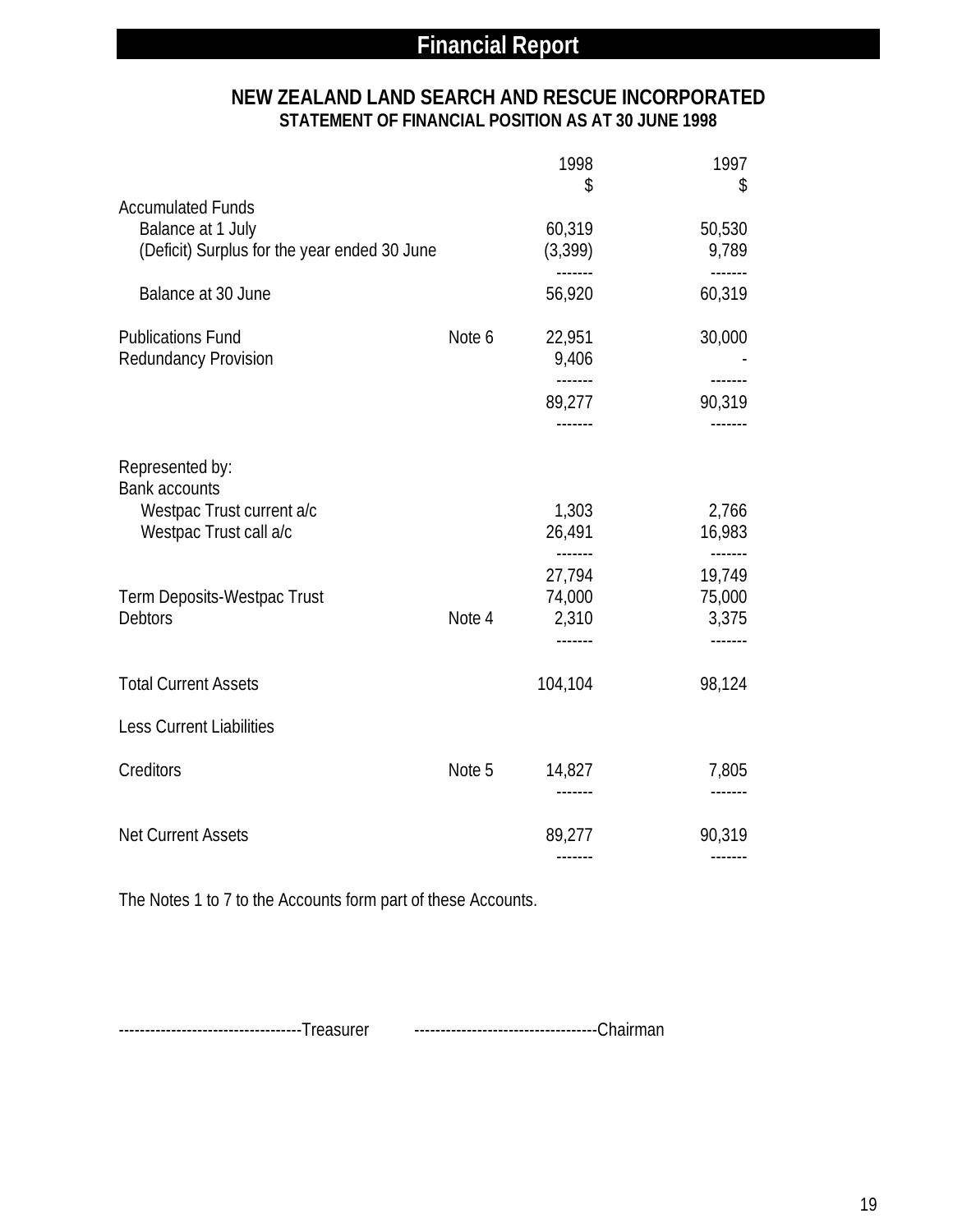## **NEW ZEALAND LAND SEARCH AND RESCUE INCORPORATED STATEMENT OF FINANCIAL PERFORMANCE FOR THE YEAR ENDED 30 JUNE 1998**

|                                                                                                                                                      |                                      | 1998<br>\$                  |                                     | 1997<br>\$                  |
|------------------------------------------------------------------------------------------------------------------------------------------------------|--------------------------------------|-----------------------------|-------------------------------------|-----------------------------|
| <b>INCOME</b><br>Police Depart. Contract<br>Interest<br>Sundry                                                                                       |                                      | 103,000<br>9,320<br>89      |                                     | 103,000<br>9,848            |
| <b>Total income</b>                                                                                                                                  |                                      | --------<br>112,409         |                                     | --------<br>112,848         |
| <b>EXPENSES</b><br><b>Audit Fees</b><br><b>Committee Meetings</b><br>National Field Officer<br>Salary and ACC Levy<br>Fares<br><b>Other Expenses</b> | 41,342<br>3,356<br>2,141<br>-------- | 475<br>6,258                | 42235<br>3,036<br>2,856<br>-------- | 450<br>5,646                |
|                                                                                                                                                      |                                      | 46,839                      |                                     | 48,127                      |
| <b>National Office</b><br><b>Administration and Stationery</b><br><b>Aviation Subcommittee</b><br><b>Communication Subcommittee</b>                  |                                      | 1,412<br>1,316              |                                     | 554<br>149<br>1,882         |
| <b>Specialist Subcommittee</b><br><b>ACR Workshops</b><br><b>Subcommittee Expenses</b>                                                               | 6,533<br>431                         |                             | 6,234<br>466                        |                             |
|                                                                                                                                                      | --------                             | 6,964                       |                                     | 6,700                       |
| <b>Training Subcommittee</b><br>Adv. and F C. Workshops<br><b>Risk management Courses</b><br><b>Subcommittee Expenses</b>                            | 8,377<br>1,977<br>--------           |                             | 4,825<br>2,597<br>909<br>--------   |                             |
|                                                                                                                                                      |                                      | 10,354                      |                                     | 8,331                       |
| <b>Underground Subcommittee</b><br><b>Cave SAREX</b><br><b>Committee Expenses</b>                                                                    | 6,111<br>132<br>------               |                             | 5,263<br>441<br>-------             |                             |
|                                                                                                                                                      |                                      | 6,243                       |                                     | 5,704                       |
| Regional Com. Admin Support<br><b>Regional Training Support</b>                                                                                      |                                      | 3,748<br>22,793<br>-------- |                                     | (209)<br>25,725<br>-------- |
| <b>Total Expenses</b>                                                                                                                                |                                      | 106,402                     |                                     | 103,059                     |
| <b>Operating Surplus</b>                                                                                                                             |                                      | 6,007                       |                                     | 9,789                       |
| Provision for Redundancy                                                                                                                             | Note 7                               | (9,406)                     |                                     |                             |
| (DEFICIT) SURPLUS                                                                                                                                    |                                      | (3, 399)                    |                                     | 9,789                       |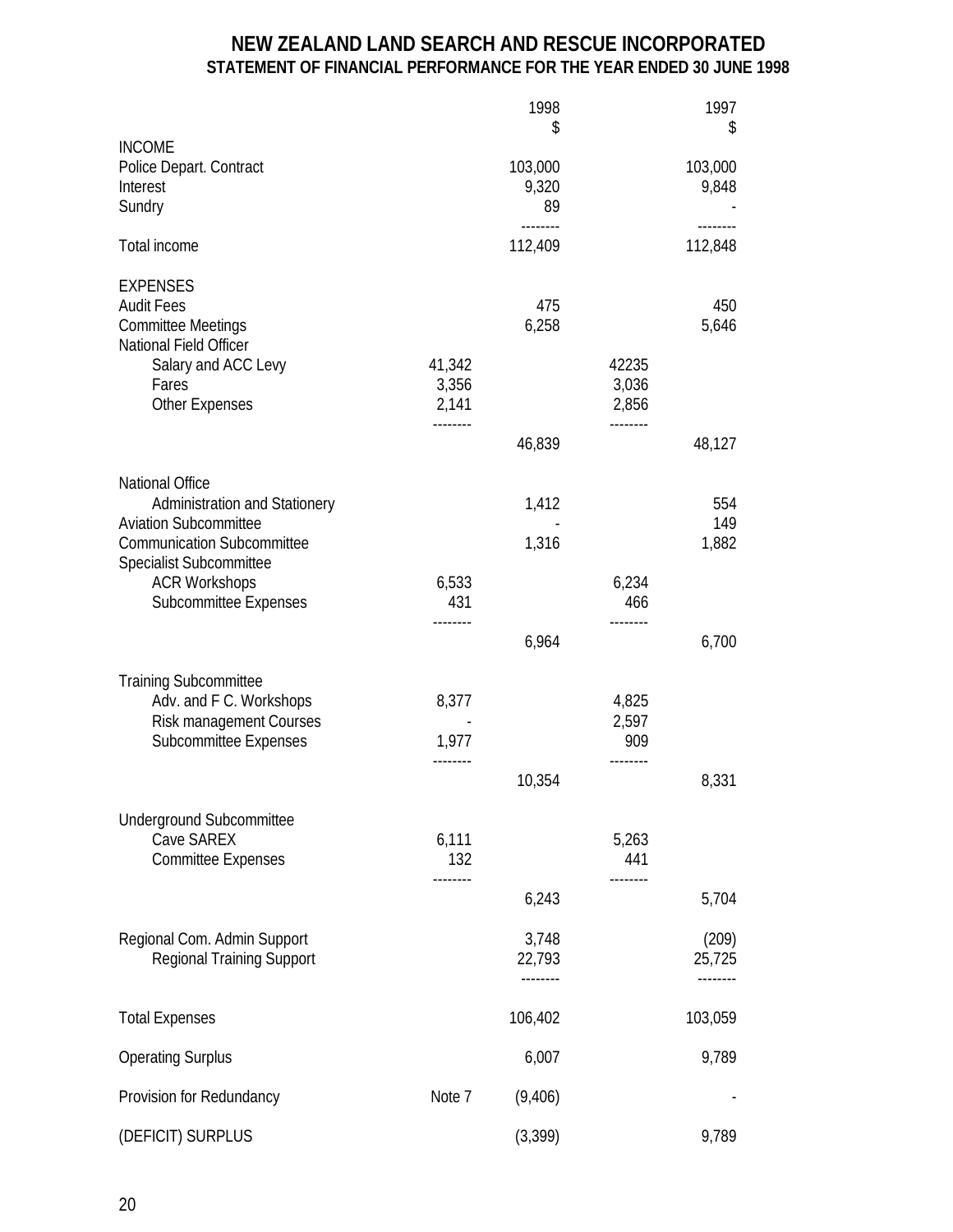#### **NEW ZEALAND LAND SEARCH AND RESCUE INCORPORATED NOTES TO THE ACCOUNTS FOR THE YEAR ENDING 30 JUNE 1998**

#### 1 Reporting Entity

The financial statements presented here are for the New Zealand Land Search and Rescue Inc. There are independent Regional and District land search and rescue organisations and they do not have their results included with these accounts of the New Zealand Land Search and Rescue Inc.

#### 2. Accounting Policies

General Principles - these financial statements have been prepared on the basis of historical cost. Accrual accounting has been used to match income and expenses. Amounts are stated exclusive of GST.

Donated Services. New Zealand Land Search & Rescue Inc relies on the voluntary service of members. Since these services are not normally purchased and because of the difficulty of determining their value, donated services are not recognised in these financial statements.

#### 3 Taxation

No provision has been made for income tax as the Society, being a charitable body, has been granted exemption from income tax.

#### 4 Debtors

These are accrued interest and GST paid on expenses and recoverable from the Inland Revenue Department.

#### 5 Creditors

These are salary and holiday entitlements earned but not paid, a provision for the cost of auditing these accounts and for other expenses incurred but not paid.

#### 6 Publication Fund.

This was previously known as the Field Guide Reserve. Movements for the year are as follows:-

| Balance 1 July 1997<br>Less - Field Guide |       | 5,223    | \$30,000 |
|-------------------------------------------|-------|----------|----------|
| Radio Pamphlet                            | 1,333 |          |          |
| Banner & Photos                           | 493   |          |          |
|                                           |       |          |          |
|                                           |       |          | 7.049    |
|                                           |       |          |          |
| Balance 30 June 1998                      |       | \$22,951 |          |
|                                           |       |          |          |

#### 7 Redundancy Provision

While no redundancy is contemplated, the Committee has resolved to make this provision in case funding difficulties occur in the future.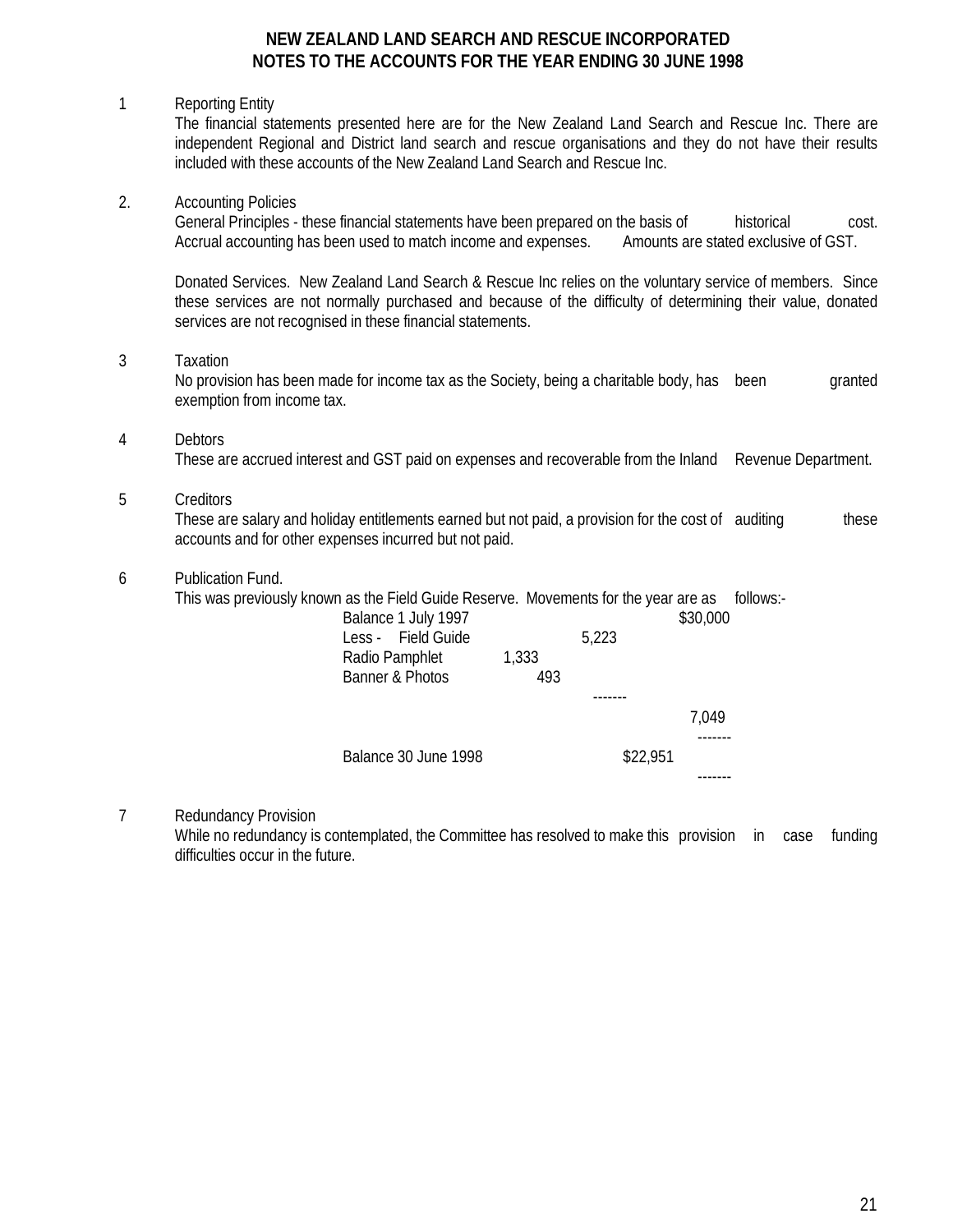## **NEW ZEALAND LAND SEARCH AND RESCUE INCORPORATED**

| CASH FLOW STATEMENT FOR THE YEAR ENDING 30 JUNE 1998 |                     |                     |
|------------------------------------------------------|---------------------|---------------------|
|                                                      | 1998                | 1997                |
| Cash flows for Operating Activities                  | \$                  | \$                  |
|                                                      |                     |                     |
| <b>Cash Received</b>                                 |                     |                     |
| <b>Police Contract</b>                               | 103,000             | 103,000             |
| <b>GST on Police Contract</b>                        | 12,875              | 12,875              |
| Sundry                                               | 89                  |                     |
|                                                      | --------<br>115,964 | --------<br>115,875 |
|                                                      |                     |                     |
| Application of cash                                  |                     |                     |
| Payment of Salaries and expenses                     | 106,429             | 101,365             |
| GST paid on expenses                                 | 7,341               | 7,004               |
| GST paid to Inland Revenue Department                | 4,466               | 7,069               |
|                                                      | 118,236             | 115,438             |
|                                                      | --------            |                     |
| Net (outflow) inflow from operations                 | (2,272)             | 437                 |
|                                                      |                     |                     |
| Cash flows from financial activities                 |                     |                     |
| Receipts:-                                           |                     |                     |
| <b>Transfers from Term deposits</b>                  | 102,344             | 109,158             |
| Interest                                             | 9,317               | 9,117               |
|                                                      | --------<br>111,661 | --------<br>118,275 |
|                                                      |                     |                     |
| Payments:-                                           |                     |                     |
| <b>Investments in Term Deposits</b>                  | 101,000             | 113,000             |
| Deposit interest compounded                          | 344                 | 1,498               |
|                                                      | 101,344             | 114,498             |
|                                                      | --------            |                     |
| Net inflow from financial activities                 | 10,317              | 3,777               |
|                                                      |                     |                     |
| Net increase in cash                                 | 8,045               | 4,214               |
| <b>Add opening Balances</b>                          | 19,749              | 15,535              |
| Closing current and call account balances            | --------<br>22,794  | 19,749              |
|                                                      |                     |                     |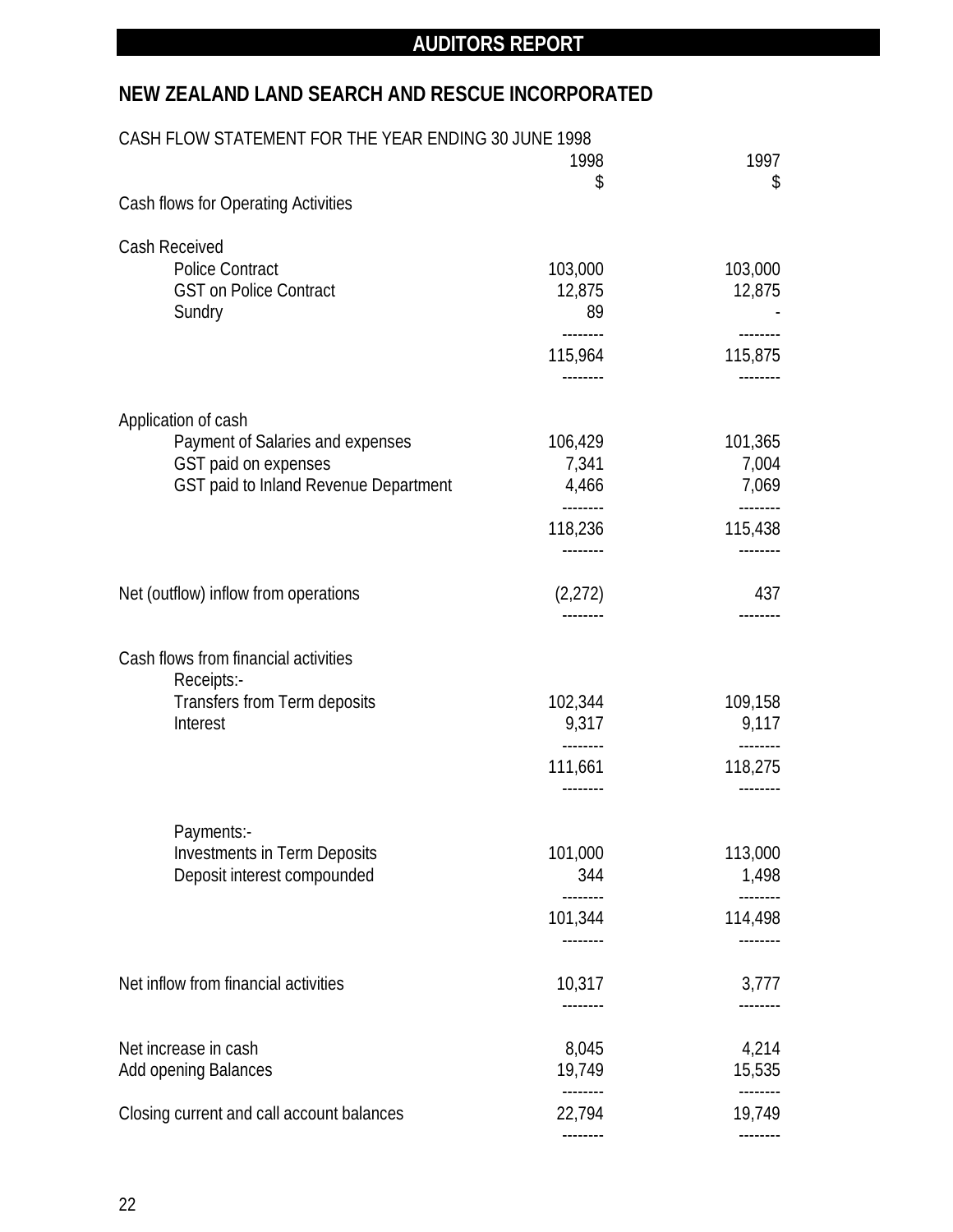# **Performance Audit Report**

The Constitutional requirement that a Performance Audit of NZLSAR, its Committee and Subcommittees be performed will be achieved by using the services of Dr Anthony Jones. Dr Jones is a mountain rescue specialist from Wales with experience in auditing other SAR organisations and is on a month's visit to New Zealand. As his arrival is not till mid - July, with a presentation of his report to the NZLSAR Chairman scheduled for 4 August, it will not be possible to include his findings in this Annual Report. The performance Report will be circulated separately as soon as possible thereafter, so as to be available for discussion at the AGM

**Graham Thorp** Chairman NZLSAR **John P Tristram** NFO NZLSAR